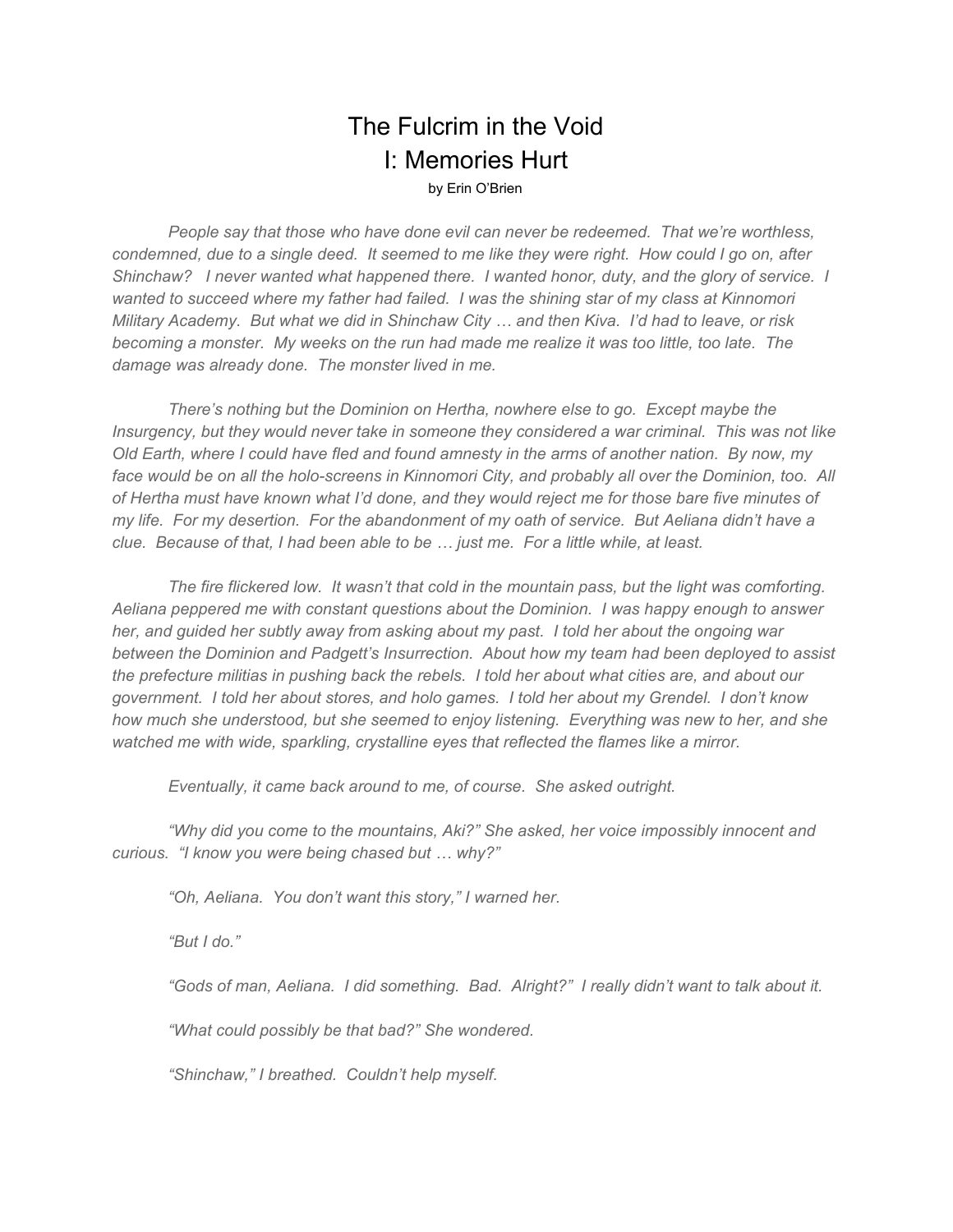*"What is that?"*

*"I uh … it's a city. Was a city. I hurt someone. I mean, I – I killed someone. Not in war – no – it was a … bad death. I gave them a bad death. And then, two days later, I left someone … left someone behind. Someone I really cared about. Left him behind to die."*

*"I do not understand, Aki."*

*"Neither do I." I had to stop to blink the tears away. Kiva…*

## *Pain makes memories stronger*…



Aki sat on a picnic table bench, with his back against the tabletop. His long legs were stretched out before him. His eyes were closed, and he was wearing headphones – an unusual sight in Kinnomori City. Aki held the headphones close to his ears, and was weaving his head back and forth with the music. He sang quietly to himself. He had just finished with Old Earth Club and was waiting for Kiva to get done with futbol practice. The Old Earth power metal thrummed in his ears, the guitars wailing. Approaching from across the field, Kiva saw Aki zoning out to the music. He smiled, then quickly straightened his face when his lip twinged with pain.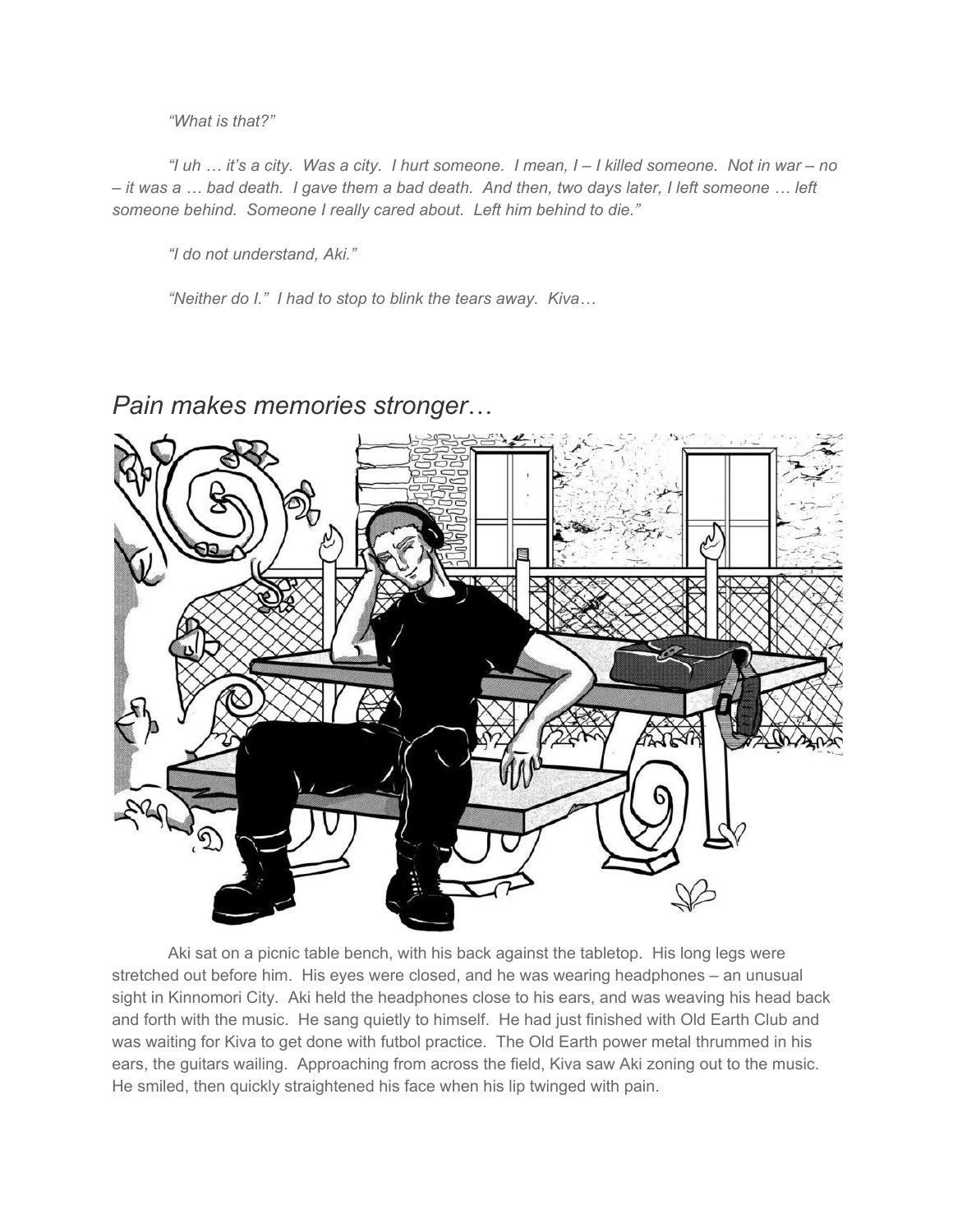"You're such a fucking nerd with that Old Earth stuff, man," Kiva grumbled. Aki opened his eyes and looked up. His jaw dropped when he saw Kiva.

"Holy shit, what happened to you?" Aki asked, and took off the headphones, gawking at Kiva's bloody face and disheveled clothing.

"My teammates had something to say. I said something back."

"With your fists?" Aki snorted.

"What else is a man supposed to do? I don't buy that 'turn the other cheek' bullshit from the Ancient Christians." Kiva reached into his pocket and pulled out a cigarette case.

"Is this really the best time for a cig? We're still on school grounds," Aki asked. He eyed Kiva's swelling face. The back field of Kinnomori City High #4 stretched out behind him, dotted by golden-lobed trees with spiraling limbs. They were remnants of the golden forest that had once blanketed Mercia province. The speckled yellow lobes pulsed lightly as they inhaled air into their sacs.

"Can you think of a *better* time?" Kiva mumbled as he rolled the cigarette. His stiff, bleeding knuckles made the process difficult. The finished cigarette was uneven, and marked with red fingerprints. Kiva placed the cigarette in his lips, on the opposite side of the open split that trailed blood down his chin.

"Come on, let's go home," Aki said. "Gotta take care of that lip before it gets any worse. I think your eye's beyond help, though."

"I got those fuckers good," Kiva growled around the cigarette, looking down at his busted, bleeding knuckles.

"I'm sure you did, dude, but you fucking paid for it," Aki agreed. "Was it worth it?"

"Well, if you'd heard them…" Kiva trailed off, lighting the cig and taking a drag, not wanting to speak aloud what the boys had been saying. The two walked toward the perimeter fence at the back of the field.

"Heh, yeah, I don't doubt it. They're always saying shit though, aren't they?" Aki lifted a cut portion of fence for Kiva to duck under, to exit the field into the city. Aki followed him through. This was the shortcut home they always took when they didn't feel like catching the mag train. From the field into the alleyway between Martin's Bar and an abandoned tenement, and from there along the aqueduct..

Kiva exhaled smoke. "But it's never been like *that*," he said pensively.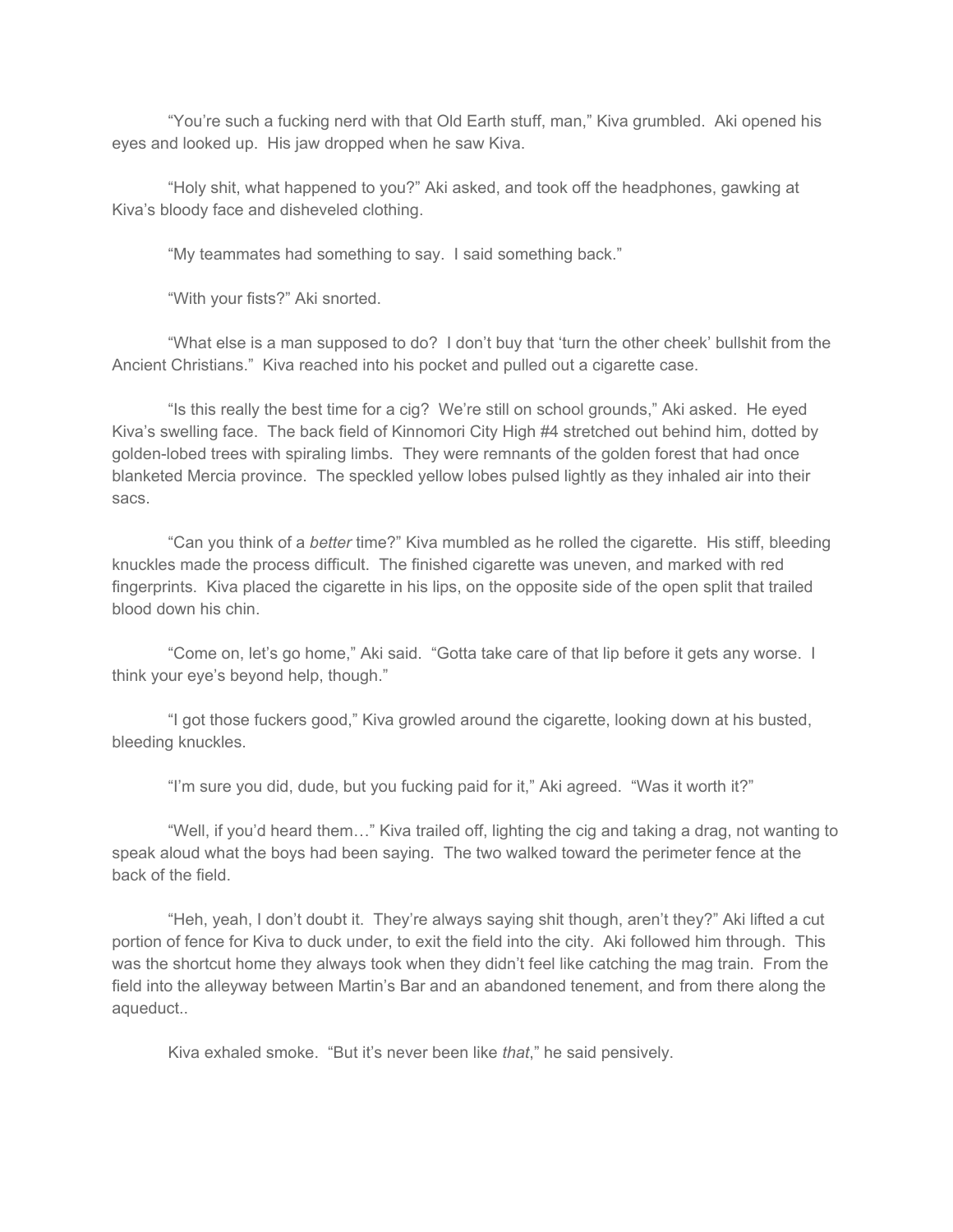"Ah, it doesn't matter what it was, you thrashed 'em, right? Let's see them try and say it again!" Aki laughed a little too hard. Aki knew exactly what the boys were saying; he had been hearing it for weeks and carefully steering Kiva away from it.

"Yeah." Kiva grunted. His left eye was almost swollen shut, completely covering the fiery mahogany of his iris. His right eye was still narrowed from anger and residual adrenaline. His lower lip was split on the left side, a gash over an inch long. Blood covered his chin. Kiva's coppery hair was matted with dirt and somebody else's blood

Aki walked beside Kiva, hands in the pockets of his torn, faded jeans. He scuffed his black-booted toes on the ground, kicking a few stray pieces of the broken Kinnomori City concrete. They slowly made their way down the alley. Through unspoken agreement, because of Kiva's condition, they would walk the whole way home instead of taking the mag train.

"Hey Kiv, did it really bother you that much? What they were saying?" Aki asked. His usually confident voice faltered a little. He sounded much more hesitant than he intended, and he hoped Kiva didn't notice.

"Huh? Well I mean – ouch -" Kiva rubbed under his left eye gingerly. "I guess – it's just that it's not true, you know? That's not how it is. We're not brothers. And we're not fucking. So why call me a 'brother fucker'? I have enough trouble without that kind of reputation. 'Ooh, heir to the Tawney fortune, he's set for life, and now he fucks dudes, too! Useless throwback fag, doing nothing for the Imperative.' " Kiva referenced the Optimal Imperative, the core mission of the Dominion: the genetic perfection of the human species through controlled breeding.

"Yeah." Aki said. They walked quietly for a while. For Aki and his swirling thoughts, the buildings passed by like a blur, unnoticed. Aki thought about the Optimal Imperative, the unifying goal of all Dominion citizens – the ultimate perfection of humanity through culture and eugenics. Aki believed in the Optimal Imperative – of course he did. He had a responsibility to the improvement of the human race, didn't he?. But he didn't hate Sub-Optimals, rudely called "Throwbacks" by most people, and he was keenly aware that his own blue eyes made him not a perfect Optimal himself. He knew it was much worse for Kiva, whose pale skin and copper hair marked him as an extreme Sub-Optimal. The Tawney family fortune protected Kiva, though. He could buy his way out of any restrictions if he really wanted to. Especially once he turned twenty. Just two more years.

"Hey?" Kiva asked quietly, breaking into Aki's thoughts.

#### "Hmm?"

"I just … I want to be thought of … as a man, you know? My own man. Not just my family's fucking money." Kiva admitted.

"I think there's no doubt you're your own man." Aki reassured him. "And yeah, we're not brothers. But we're something, you know? There is a you and me, just, I don't have a name for it."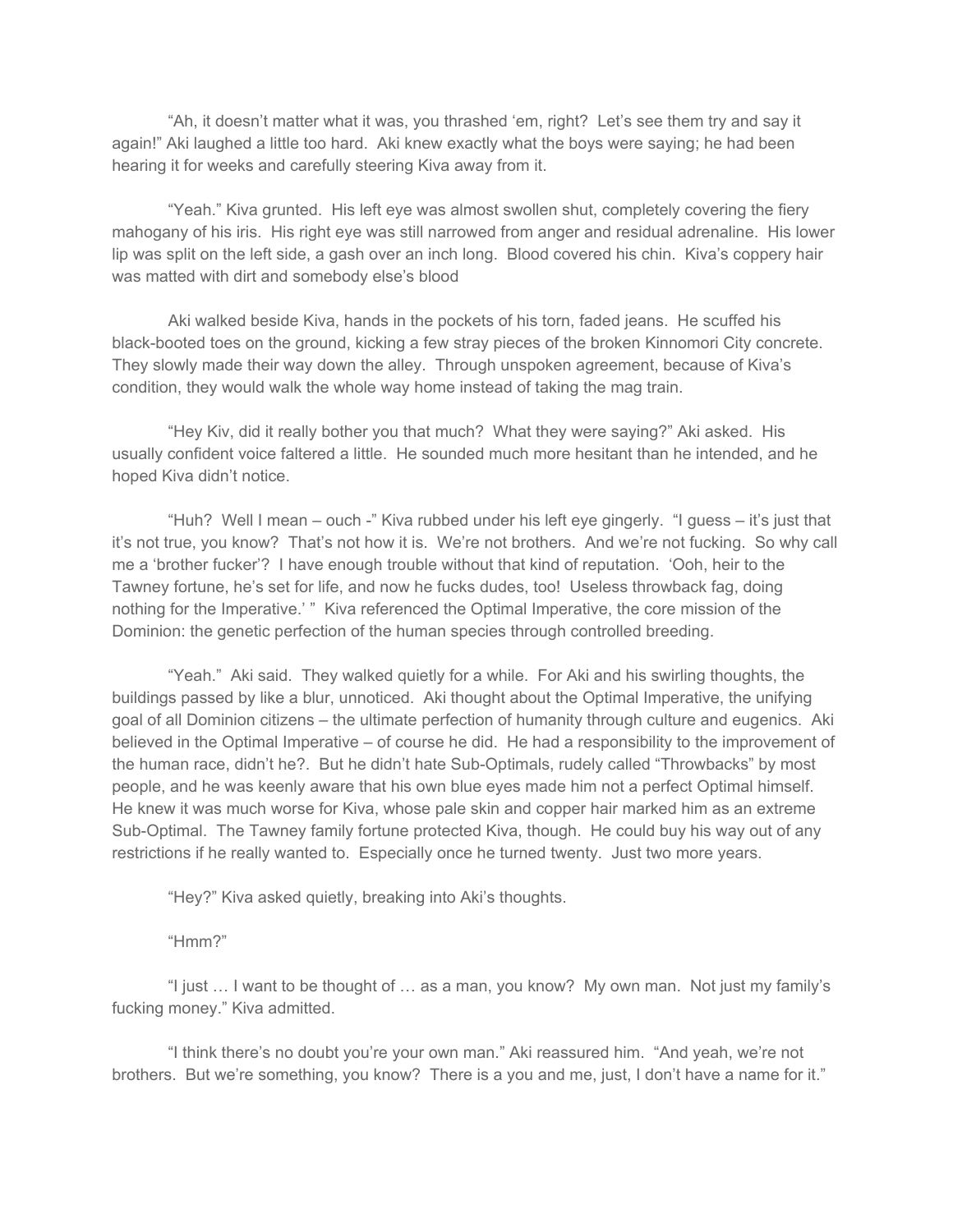"Yeah," Kiva mused. "There's an us. Ever since we were seven."

"Let's just say we're close, and leave it at that?" Aki suggested.

"Erh, people can read all kinds of things into that." Kiva frowned.

"Fuck 'em. Who cares?"

"Well, I do. I'm not a fucking puff." Kiva growled defensively, then took a deep final drag on the cigarette. He flicked the butt to the sidewalk, not bothering to stamp it out. As far as he was concerned, if the city caught fire, it would make for a beautiful sight.

"Alright, alright. 'No homo' or whatever. Idiot." Aki rolled his eyes.

They walked the rest of the way home in silence, hands in their pockets, elbow to elbow. Aki's faded, slightly oversized plain black t-shirt and torn jeans were a stark contrast to Kiva's now bloody designer button-up with rolled sleeves, and dark wash jeans which sat low on his hips, held up with a brown belt. They both wore boots: Aki, his father's old, beat up military issue boots, and Kiva a pair of polished brown ankle boots.

When they entered Aki's flat, his mother looked up from the faded, threadbare sofa. Her eyes were bleary, and she had a glass of Bevy in her hand. The neon blue liquid sloshed as she turned her head.

"Where have you been- oh, my Jesus God, Kiva what the fuck happened to you?" She set the drink down with a thunk and stood up.

"Got in a fight," Kiva mumbled.

Aki closed the door behind them, and started to head toward the bedroom he shared with Kiva, but his mother cut him off, forcing herself in front of him.

"Is this what you brought into our home, Hiroaki? A degenerate? I should have fucking guessed." Her voice became more and more crazed, until it broke with a sharp laugh. "You're just like your father. Just like him. Not a trace of me in you."

"Mom – not now. Don't do this right now, please." Aki begged, his voice worn.

She raised her hand sharply. Seeing it coming, like many times before, he squeezed his eyes shut and clenched his teeth. Aki could hear Kiva's sharp intake of breath behind him. She belted Aki with a hard slap across the cheek. The crack resounded, shaking Aki's brain in his skull.

"Don't do what? Don't do *what*, Hiroaki? This is *my* flat, don't you forget it! This is *my* home, and you brought that – that – *delinquent* to live here! Look at the state of him! I always knew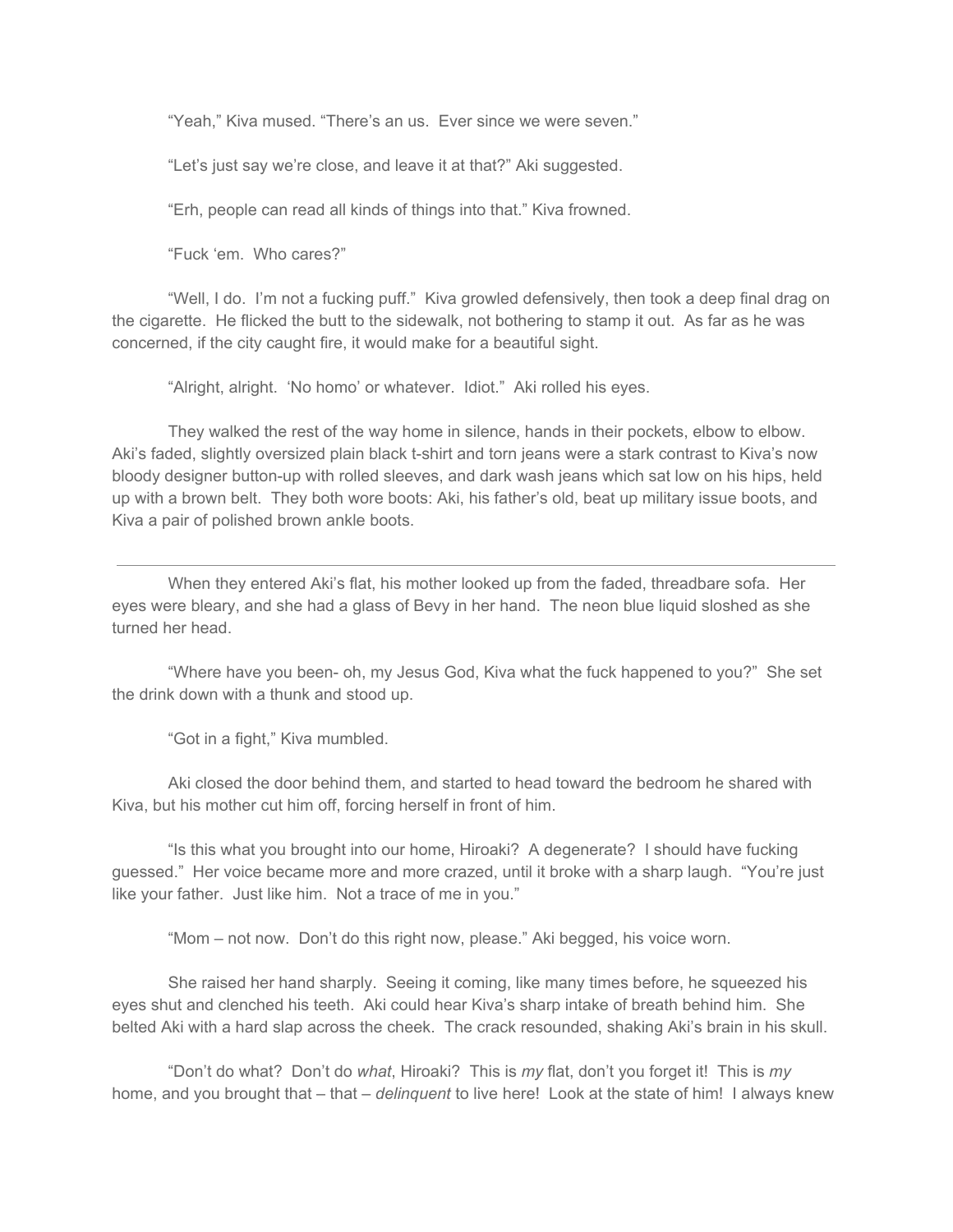it would end up like this. Those Tawneys were criminals, and the apple doesn't fall far from the tree. As *you* should know. You're *your* father's son, too."

"Mom, it was just a fight. Calm down, he was defending himself. And it's *his* stipend that pays for this flat. And your booze." Aki said defiantly, lifting his eyes from the floor to meet his mother's cold gaze. His cheek was numb. Kiva watched the redness spread across Aki's cheekbone. Aki felt a light touch on his elbow. He turned his head to look at Kiva.

"I can … come back later … if I'm making things worse." Kiva offered.

"No way, you can't go anywhere like that," Aki told him. "Just hold on a minute."

"Oh, yes, tell the miscreant to stay without consulting me." She had walked back to the side table and picked up her glass of Bevy again, and downed half of it. Her golden brown hair hung in greasy strings. The bags under her bloodshot eyes were tinged purple. Her eyes, ice-blue like Aki's, pierced through Kiva, threatening.

"I don't want to cause trouble for you." Kiva turned to the door, and began to open it. Aki leaned his back against the door, and placed his hand on top of Kiva's on the doorknob. Aki locked eyes with Kiva. Although the same ice blue as his mother's piercing, hateful glare, Aki's eyes were deep, wide, and terrified. *Please stay with me*. Kiva could practically hear Aki's plea.

Kiva nodded without hesitation. "Yeah, ok," he whispered.

Aki withdrew his hand and turned back to his mother.

"Look, Mom. He's lived here for a year and a half already, it's been fine. The fight wasn't even his fault. Just – sit back down and watch your holos, alright? Do you need another Bevy?"

"Oh Aki," she purred suddenly. Her face had changed completely, as if a new person now inhabited her body. "You're my hope, my salvation. You're going to be my hero. When you make it – when you make it out of here. My son. The man his father never could be."

"Yeah, ok, Mom, come on," Aki took his mother by the shoulders, and guided her back to the sofa. By the time she sat down, she was sobbing.

"Come on, Mom, don't cry. I'll get you out of here. It won't be like this forever. I'll go to the Academy, I'll make it big as a pilot. I'll get you a house on Palatine Hill like you always wanted." Aki stroked his mother's hair and kissed the top of her head. When he pulled away, she was already fumbling for the holoprojector's remote, mumbling to herself about a game show. Aki looked up at Kiva over the sofa. Kiva was watching, with a dark expression on his bleeding face. Aki sighed. He knew what was coming.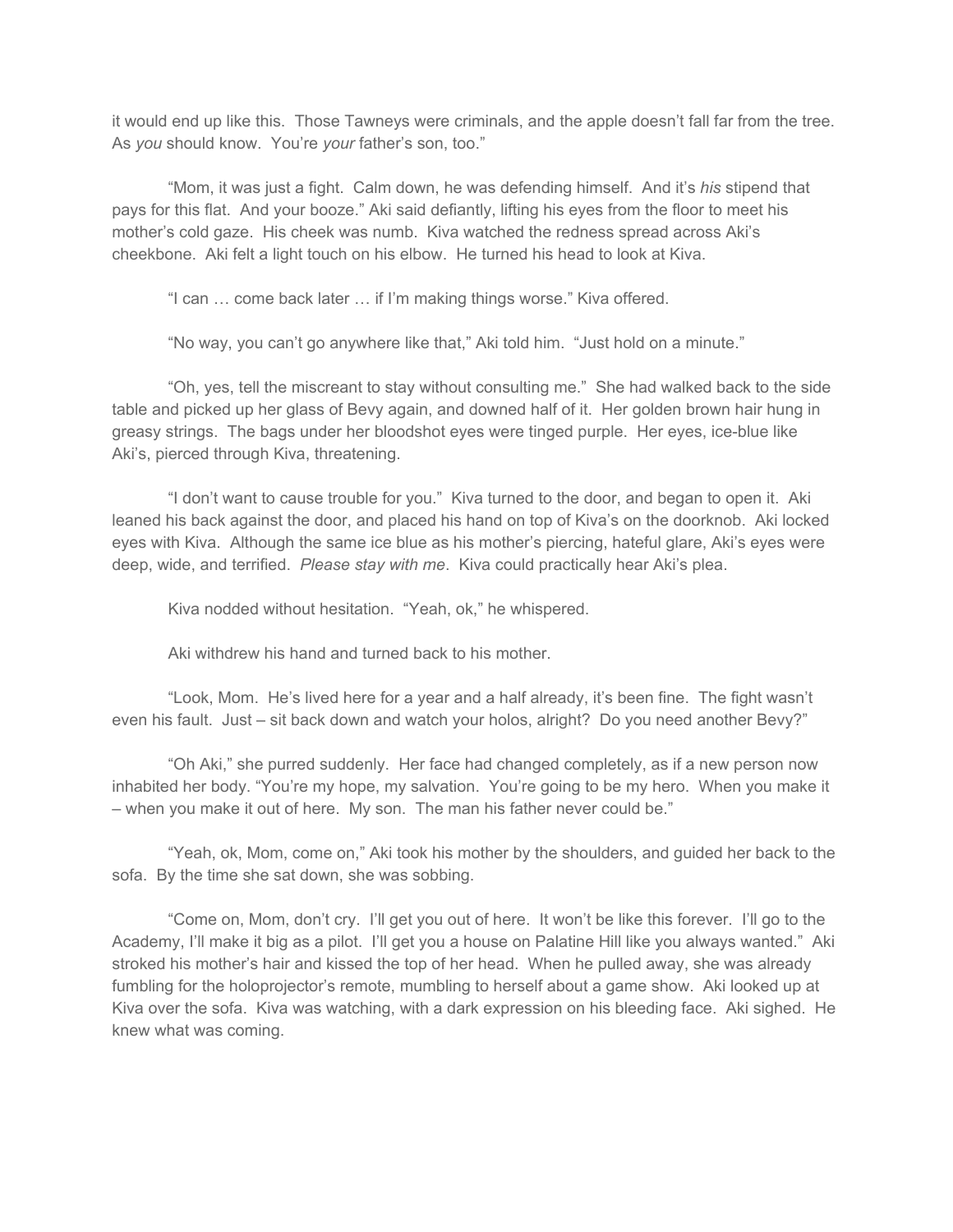Aki jerked his head sideways, toward the hallway. Kiva nodded, and walked toward their shared bedroom. Aki went to the kitchen to get his mother another drink, then followed Kiva, stopping in the bathroom to grab first aid supplies.

"Should you really have given her more to drink?" Kiva asked immediately as Aki walked in.

"Man, she's way worse sober. You don't even know. Just let me handle her, I've been doing it forever. I know how she ticks."

"I don't like it. Nobody should be hitting you, not ever."

"It's fine. It's nothing new. Sit on the bed, will you?" Aki asked Kiva, who was aimlessly pacing the back of the room.

"How do you stand it?" Kiva demanded, still pacing. "Being treated like that?"

"She's not well, Kiv. She doesn't mean it."

"Why's it matter what she *means*? What should matter is what she *does*. She can't just hit you like that. She does it *all the time* and you just *let her*. *I* just let her hit you, too!"

"I'm alright, Kiv. It's alright." Aki's voice was quiet, reassuring. He knew how to handle Kiva in one of these moods – just like he knew how to handle his mother in one of hers. "She's just … got reasons. She's too weak to really hurt me. Anyway, you've been hit a lot harder than me, today. Now, will you sit down?" Aki pointed to Kiva's bed.

"I can do this myself," Kiva complained, finally sitting down on the side of his bed.

"Uh huh, but you won't. You'll just take that bloody shirt you're wearing, wipe your face off with it, and throw it in the corner for the mopfs."

"I don't need to be fussed over," Kiva glowered, eyes sullen. "Least of all by you."

"Shut up and let me do this. I can't clean the blood off your fucking chin if it's moving. Hold on, this is going to sting." Aki wiped the blood away from Kiva's cut lip with a soaked cloth. Kiva hissed in pain. A few swipes of the cloth, and all the blood was gone. Kiva looked halfway civilized. "I think you might need stitches," Aki said, looking at Kiva's lip.

"Really? It's that bad? Bah, I'm not gonna go get stitches."

"Suit yourself. It'll scar. Have you seen how much blood is on your shirt? You look like a massacre. OK, need to clean your eye, and your knuckles, then you need to take a shower because your hair is full of somebody's blood."

"How come you're always telling me what to do?" Kiva laughed.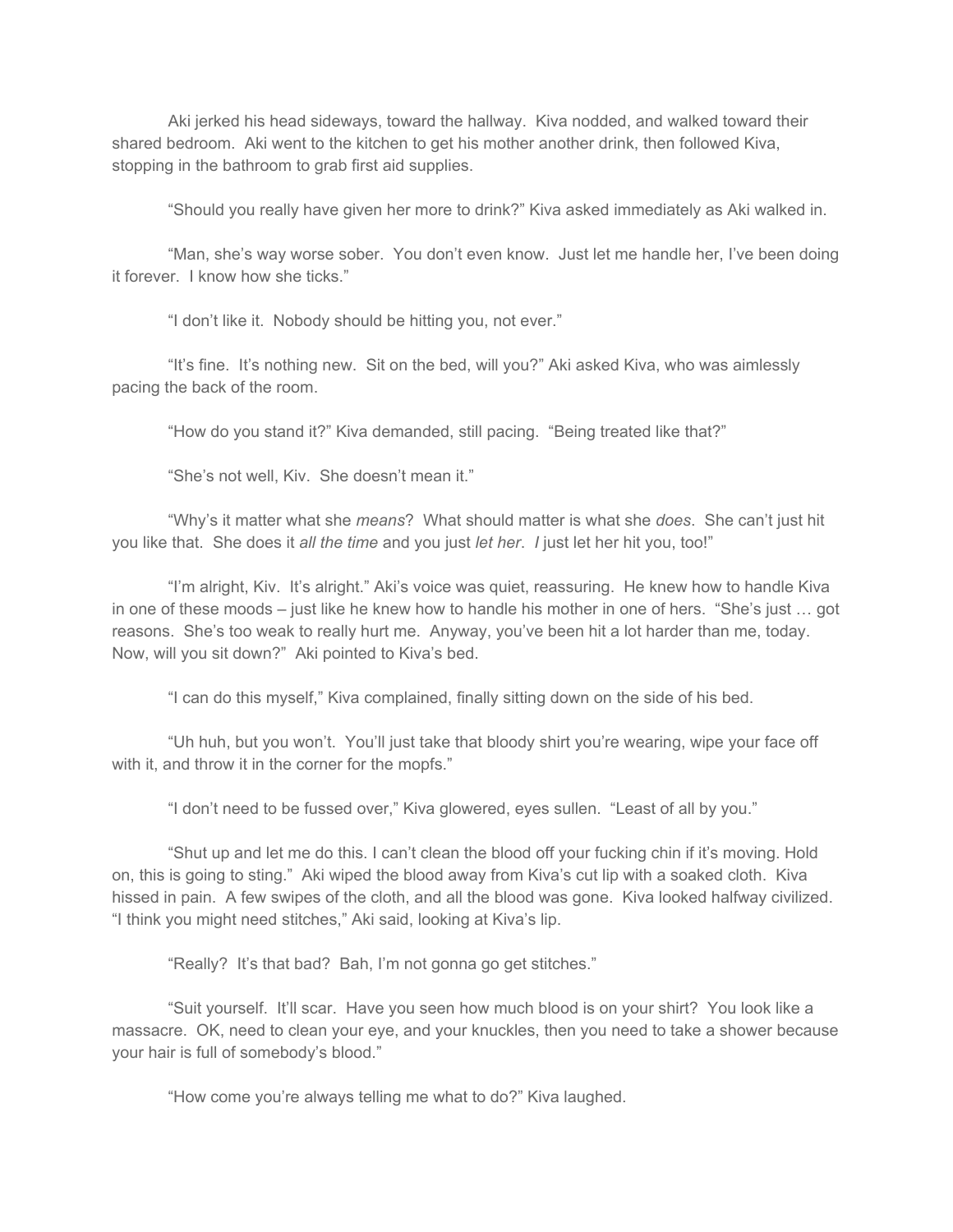"Because you won't do it, if I don't tell you to." Aki said. Kiva shrugged. Fair enough. Such had been their relationship for years. Aki was more responsible, and more concerned about propriety. He couldn't help but keep Kiva in line. For some reason, Kiva didn't mind it, and accepted the direction with a gracious level of bemused tolerance.

Cleaning Kiva's eye had been easy enough; the split in his brow was much smaller than the cut on his lip. Kiva's knuckles, though, were shredded and swollen. Aki cleaned them as gently as he could, but he knew it had to hurt terribly. He could hear Kiva cursing under his breath. Finally, Aki let go of Kiva's hand.

"OK, done. I guess mandatory first aid class counted for something," Aki said. "Go." "A shower now, really?" Kiva scowled. He wanted to just lay down. He started to lean back on the bed.

"Yeah, you're pretty gross, man. Don't put that hair on your pillow, you'll regret it." Aki warned. Kiva grunted and sat back up, glaring.

"I hate you." Kiva grumbled. Aki raised an eyebrow at him.

"I could just let you wallow," Aki offered.

"No," Kiva stood. "You couldn't if you tried." He stalked to the dresser, took what he needed, then floated out the door like a heavy stormcloud.

Kiva's thoughts ran wild in the shower. Watching the red water run off his head, he found himself pondering why he felt so helplessly angry and protective when Aki had been struck. Why what those boys had said had bothered him so much. Whether it would be best if he moved out, for Aki. Why he hadn't wanted Aki to let go of his hand on the doorknob. Why he would've walked through fire for those blue eyes, when they begged him to stay. Kiva shook his head in frustration, his hair spraying warm droplets onto the shower curtain. He knew. He had always known. They had been best friends for a decade, but it had always been somehow more than that.

Kiva returned to the bedroom with his copper hair towel-tousled. He wore just plaid pajama pants which sat low on his hips, as usual. He was barefoot, no shirt. Aki glanced up from his school-issue holo-tablet when Kiva came in. This was a familiar sight, but he always liked seeing it. Kiva flopped heavily on his bed, to the left of the single small window. His huge brown eyes stared at the ceiling.

Kiva sighed.

*Uh oh*, Aki thought. "What's up, then?" He asked.

"Nothing…"

"Hey," Aki lowered his tablet, and turned to look at Kiva, eyes narrowed. "I've known you how long? You know I don't believe 'nothing' from you."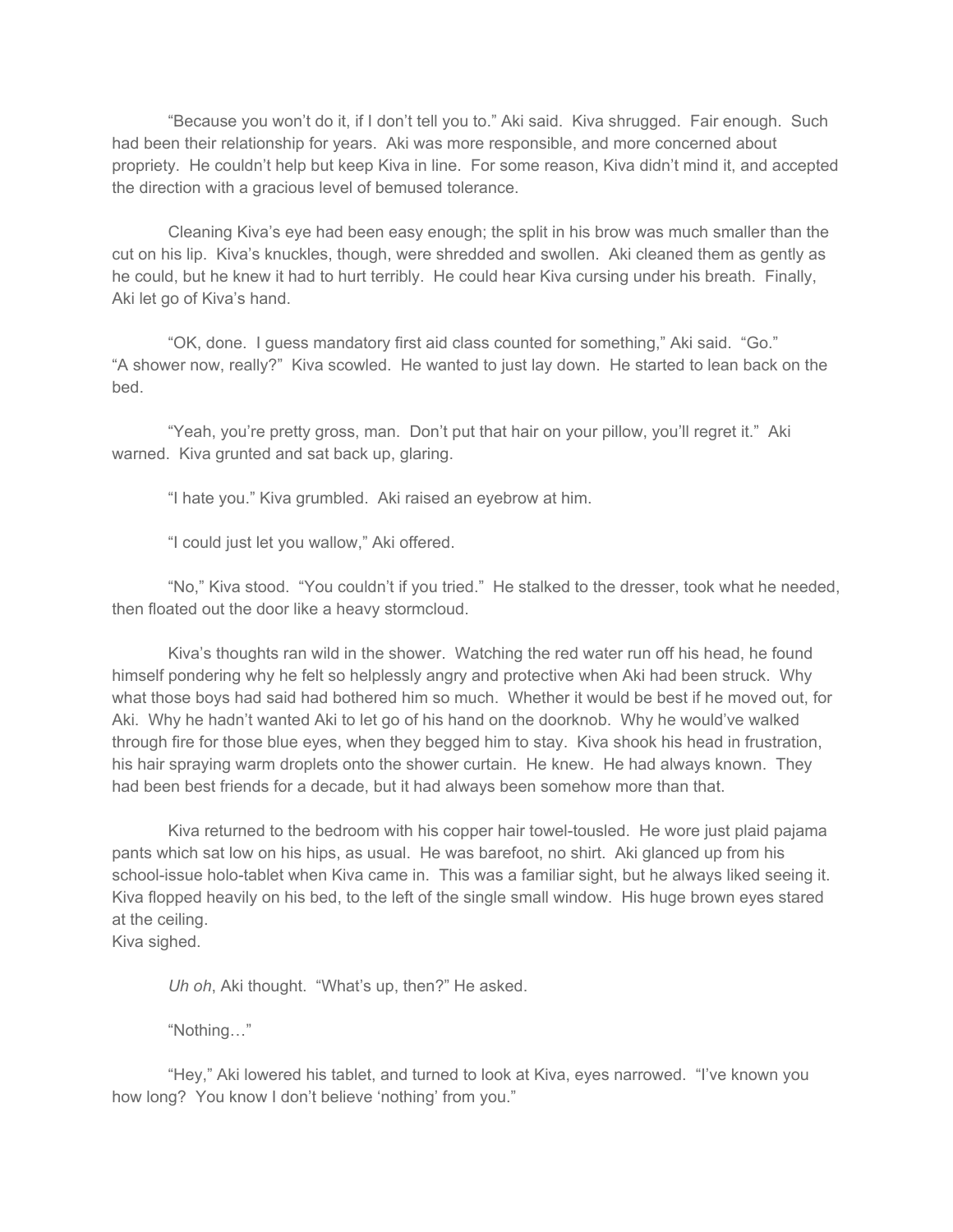"I dunno. It's just – what does it mean that we're 'close'?" Kiva glanced at Aki, who was staring intently at him. Aki shifted to sit on the side of his bed, legs hanging down. He set the holo-tablet next to him on the bed. An essay about ethics lit the screen.

"I guess it just means we're bound, like, tied together somehow." Aki said. "I'm not sure. But there's something, right? People always joke that they can't ever find one of us without the other. It's true, right, I mean, I'm happier with you around than not."

"Hm. Yeah." Kiva continued staring at the ceiling.

"I think you're too worried about it," Aki said, running his hand back over his shaved head. "Just let it be whatever it is, yeah?" He started to pull his legs back up onto the bed and reach for the tablet.

"I guess," Kiva said, then sat up slowly, cross-legged. "I just -"

Aki's heart slammed in his chest suddenly. *Now*, something told him. *It has to be now*.

"Fine. D'you want to know what it means, then?" Aki asked, looking Kiva straight in the face.

"Know what?" Kiva blinked, surprised by the intensity.

Without another word, Aki stood up and walked over to Kiva's bed. He placed one knee on the bed, and leaned forward. Aki lifted a hand to Kiva's cheek, trailing a fingertip over his jawline. Kiva's eyes widened, and his body stiffened. He didn't move. Aki looked into Kiva's eyes. Kiva looked scared, vulnerable. Like pictures of Old Earth fawns. Lost in the woods. Aki had never seen him like that before. Coming back to himself, Kiva searched Aki's eyes, finding a profound sadness as deep as an ocean.

Aki started to back off, putting both feet on the ground.

"I'm sorry, I -" Aki looked away, anywhere but into Kiva's eyes. "I know you don't want this. I'm sorry."

"No…" Kiva said so quietly Aki could barely hear him. Then louder. "No. Stay."

Aki lifted his eyes to see Kiva's hand reaching for his face. Aki moved closer, leaning forward on the bed again. Kiva's hand made contact with Aki's cheek, and slid down to the side of his neck. Aki shivered and closed his eyes.

"Kiva, I don't want to make you uncomfortable." Aki said at last.

"I'm not. I've wanted this, too," Kiva admitted, the un-marred corner of his lips curling up in a weak smile.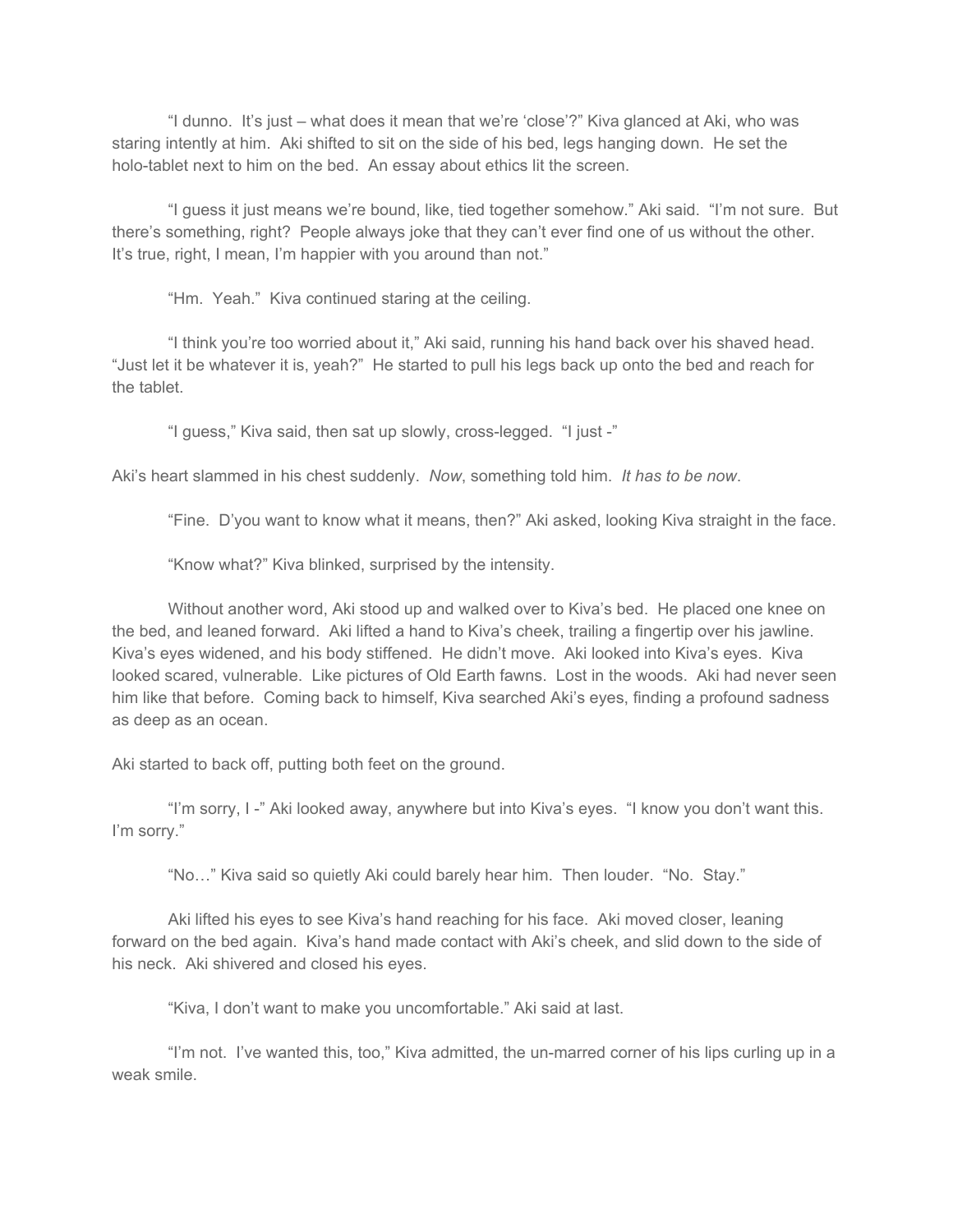"Really? For how long?"

"Well, always. I just … thought it was impossible, I guess. How do you cross that fence?" Kiva mused.

"By crossing it," Aki said, sensibly.

Aki climbed onto the bed fully, cross legged across from Kiva. Kiva dropped his hand off of Aki's neck, back to his lap. Aki reached for that hand and took it, brazenly entwining his fingers with Kiva's. With his other hand, Aki traced a finger over Kiva's lower lip. Kiva watched him, fighting the knot in his stomach. Kiva wrestled his memories back into their pit.

Aki leaned forward and very lightly brushed his lips against Kiva's. He could feel Kiva's shiver in his hand. Kiva pressed forward, strengthening the contact, and Aki kissed him fully. Aki could taste the coppery tang of Kiva's blood from his split lip. His heart pounded faster.

Kiva pulled back suddenly.

"Stop," he whispered. "Aki, stop." Aki sat back on the bed, and watched Kiva's face. Kiva was looking away, his eyes focused on some distant thought. He looked almost upset, disturbed even. Aki felt the tears stinging his eyes, springing up unbidden. Kiva looked up in time to see two trailing down Aki's cheeks.

"No, no!" Kiva took Aki's face in both hands, then leaned forward and kissed the tears. "No, it's not you! Not you, never you."

"I'm sorry. I'm sorry I put you in this position, I – I feel ashamed. You didn't want this, you never wanted… you have no one else to go to, and I …" Aki trailed off.

"No, *a chuisle*, it's not like that," Kiva's tongue rolled over the strange words with a smoothness, a familiarity. "Of course I want this, I said I did. I want you. Always have. I could be anywhere I want, anywhere at all. This is where I *chose* to be, with you."

Aki looked up again, eyes shining. The tears were still falling.

"Why the tears, still?" Kiva brushed one off of Aki's cheek with his thumb.

"Relieved, I guess," Aki said, hesitating. "And scared. And sad? Heh, but I'm always sad."

Kiva rested his hand on Aki's. "It makes sense. There's so much on you … your mom, your future, me ... you bear a lot more weight than you should have to. I wish I could lift it all."

"And now this," Aki said, "Now this. This means so much, I can't wrap my head around it. What do we do, now? How do we act, now?"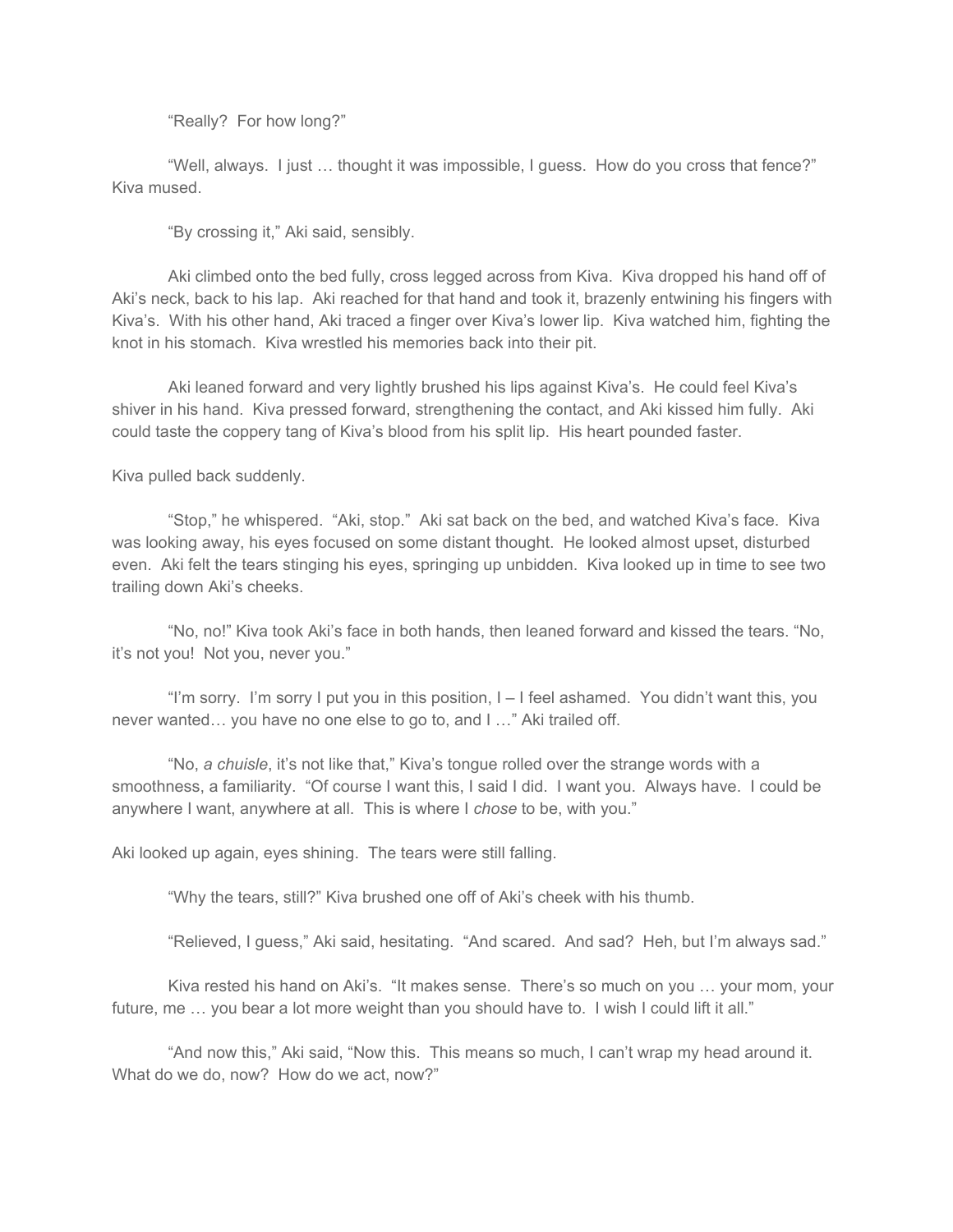"Well, just be us, I guess. Not much will change. What else can we do, Aki?" Kiva smiled slightly, and ran his hand over Aki's closely-shorn hair.

"I thought you didn't want to be called a puff, like, I thought you were really anti … this." Aki said.

"Oh. I mean, well. I don't want to be *called* a puff. And I'm not one, I still like girls. I know you do, too. A lot." Kiva chuckled. "But what I wanna be called has nothing to do with who I want to be with."

"Do you know I've wanted to know what touching you would feel like … since the beginning? I thought I'd never find out. I'd accepted it. But seeing you walk in just then, hair a mess, no shirt …" Aki wondered aloud.

"Couldn't help yourself, huh? Well of course, I mean, *look* at me," Kiva grinned roguishly, showing off his busted lip and swollen eye. "You know I've always done that on purpose?"

"Jerk." Aki smirked, still sitting cross-legged across from Kiva, their knees touching. Aki reached across and rested his hand on Kiva's chest, over his heart. Kiva's skin felt very warm, very soft. The muscles beneath tensed.

"Ssss… your hand is really cold!" Kiva complained, laughing.

"Sorry," Aki said and started to pull his hand away.

"Nooo, it's warm *now*. Stop apologizing, stupid. You've never done anything wrong a day in your life." Kiva held Aki's hand in place. Aki felt the fire in his belly rise up again. Aki leaned forward, slid his free hand behind Kiva's neck, and kissed him. Softly at first, then deeper, lingering. Kiva sighed into the kiss, and leaned back, pulling Aki down with him onto the bed. Aki propped himself up with one arm and looked down into Kiva's eyes. The left eye's swelling had receded a little bit. Kiva's lip had broken open again, and a thin trickle of blood trailed down his chin.

"Now what?" Kiva asked, staring into Aki's bottomless ice-blue eyes.

"Hmh. Whatever I want," Aki growled, his confidence surging. Aki lowered his head, and licked Kiva's chin slowly, trailing up and over the bleeding cut. He kissed Kiva's lip, hard, right on top of the cut. Kiva winced and gasped.

"Did that hurt?" Aki asked playfully.

"Yes, you asshole." Kiva snarled.

"Good." Aki smiled wickedly.

"Why is that *good*?"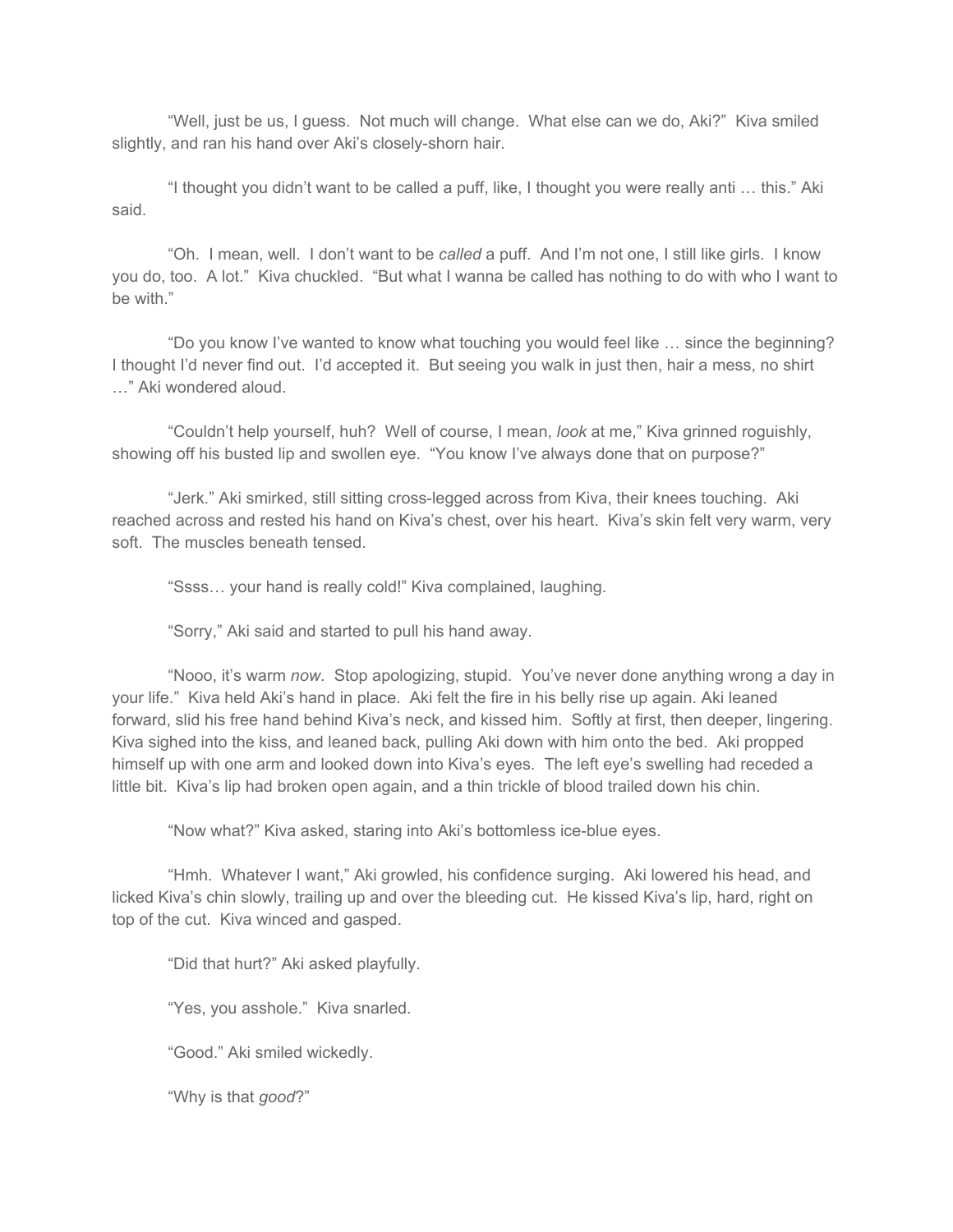"Because I want you to remember this forever. To your grave." Aki nuzzled his cheek into Kiva's.

"Mmh… how could I ever forget? You don't have to hurt me for that."

"Someone once told me 'Pain makes memories stronger'," Aki's velvety baritone voice teased, quoting his father. He brought his face close to Kiva's, and the resonance in his voice fell deeper. "I *will* be your first thought when you wake up in the morning, and your last thought when you fall asleep. No matter who you're sleeping next to." Aki kissed Kiva again, gently this time. Kiva's lips were soft, open, and pulled Aki deeper. Kiva bit Aki's lower lip as he pulled away. Hard.

"Ah!" Aki exclaimed, then growled.

"You already are. You have been. I can't even breathe without thinking of you. I hated it. Sometimes I really hated you, because I couldn't get you out of my head." Kiva confessed.

"Jesus fucking Christ, why didn't we get here sooner?" Aki asked. He turned his head and began kissing Kiva's neck and throat. Kiva let out something between a moan and a whine, as Aki's lips brushed his sensitive skin.

"Quiet or my mom will hear us," Aki whispered, between nibbles on Kiva's neck.

"Please, that bitch is passed out on the couch. She drunk-sleeps through us playing Mecha Gods in there on the holo, screaming at the top of our lungs. I could howl like the devil, and she wouldn't have a clue." Kiva tilted his head to the side to expose his neck more.

"You got a point," Aki agreed. Kiva ran his hands up Aki's back, under his faded black t-shirt. Aki shivered at the touch, a thrill running up his spine.

"Wanna take this shirt off? So we can be even?"

"Yeah, ok." Aki straightened, straddling Kiva's hips. He stretched his arms up, pulling the t-shirt off. Kiva watched appreciatively, as Aki's muscles and ribs flexed with his movement. Those broad shoulders and that narrow waist had given Kiva fits for years. While Aki had the shirt half-off, Kiva rested a hand on his waist. The touch startled Aki, and he gasped softly. With the shirt off, held on one arm, he looked down at Kiva and smiled.

"I've wanted to touch you there  $-$  right there  $-$  for so long," Kiva smiled back up at him. "Wanted to put a claim on you. Wanted the right to touch you whenever I please." Kiva slid his hand up Aki's ribs, over his chest, and back down to his belly, brushing the light golden-brown fur under his fingertips.

"Mmm… ok then, I give you that right." Aki leaned back down, arms on either side of Kiva's head, propping himself up. "I'll give you the right to my body. I trust you, Kiv."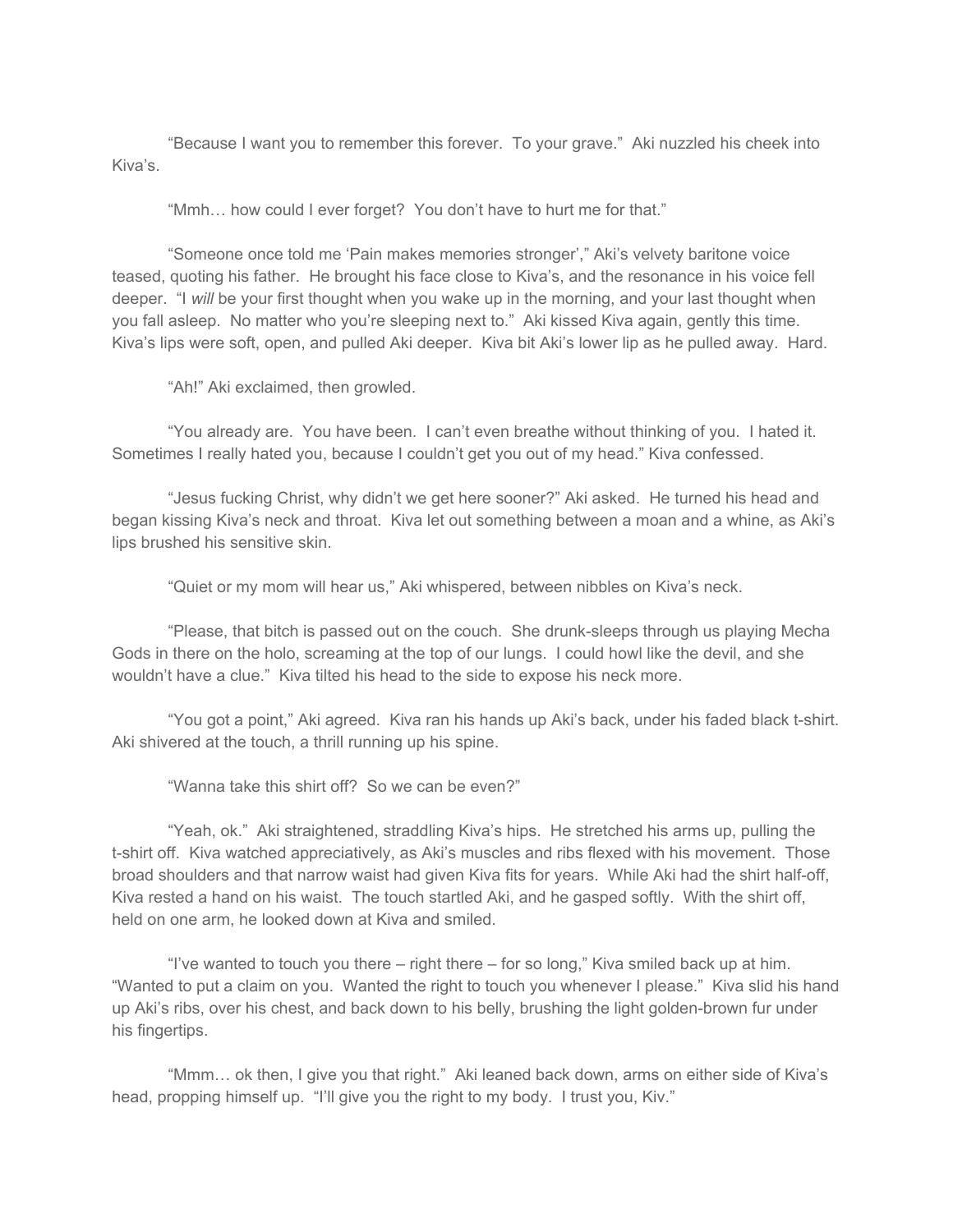"You're not gonna ask for a right to mine?" Kiva asked, curious.

"No, if you want me to have it, you'll give it," Aki touched his forehead to Kiva's. He settled his weight over Kiva's hips and lowered his body a bit. He could feel the pressure of Kiva's hunger beneath him. He knew Kiva could feel his, too.

"Gods of man, yes, of course I want you to have it. I would sell my fucking soul to you for one kiss!"

"Oh? Well, I'll take your soul, then … but you can have as many kisses as you want." Aki said, whispering the last into Kiva's ear. In response, Kiva lifted his hips and pressed into Aki.

"Mmh…" Aki moaned. "Yesss, you can have that, too."

"Say it again," Kiva said, still pressing.

"Ah… it's yours. All yours." Aki closed his eyes tightly, bit his lip.

Kiva took hold of Aki, under his pants. He stroked softly with his thumb.

"This is?" Kiva asked.

"Yesss, that. Kiva…"

"Hmm?" Kiva continued stroking with long, slow movements.

"Kiva, I lo-" Aki began, but Kiva cut him off with a kiss and a deft squeeze. Aki whimpered softly.

"No, let's don't say it. Let's not ever say it. It's enough that we belong to each other. It's enough and more." Kiva said. He fought to keep the sudden panic out of his voice.

"Alright," Aki said, reluctantly. "As long as you know." Aki slid off of Kiva, to the side. Kiva followed his movements, turning on his side as well.

"I know. Now be quiet. Let me show you." Kiva said softly. He resumed stroking. He kissed Aki, gentle, open. Aki was not used to this kind of softness from Kiva. Kiva was usually all fire, and barely contained aggression. Contempt and hatred often flashed in Kiva's huge mahogany eyes – never at Aki, but he had seen it since they were little. Kiva was a fighter – violent, cruel, defiant. But never to Aki.

Kiva lifted his hand, and pushed Aki's shoulder until he was laying on his back. Kiva looked down at him. Aki's bare chest rose and fell with deep breaths. His eyes shone brightly. The sadness and terror from earlier at the door had vanished, replaced by curiosity and wonder. Kiva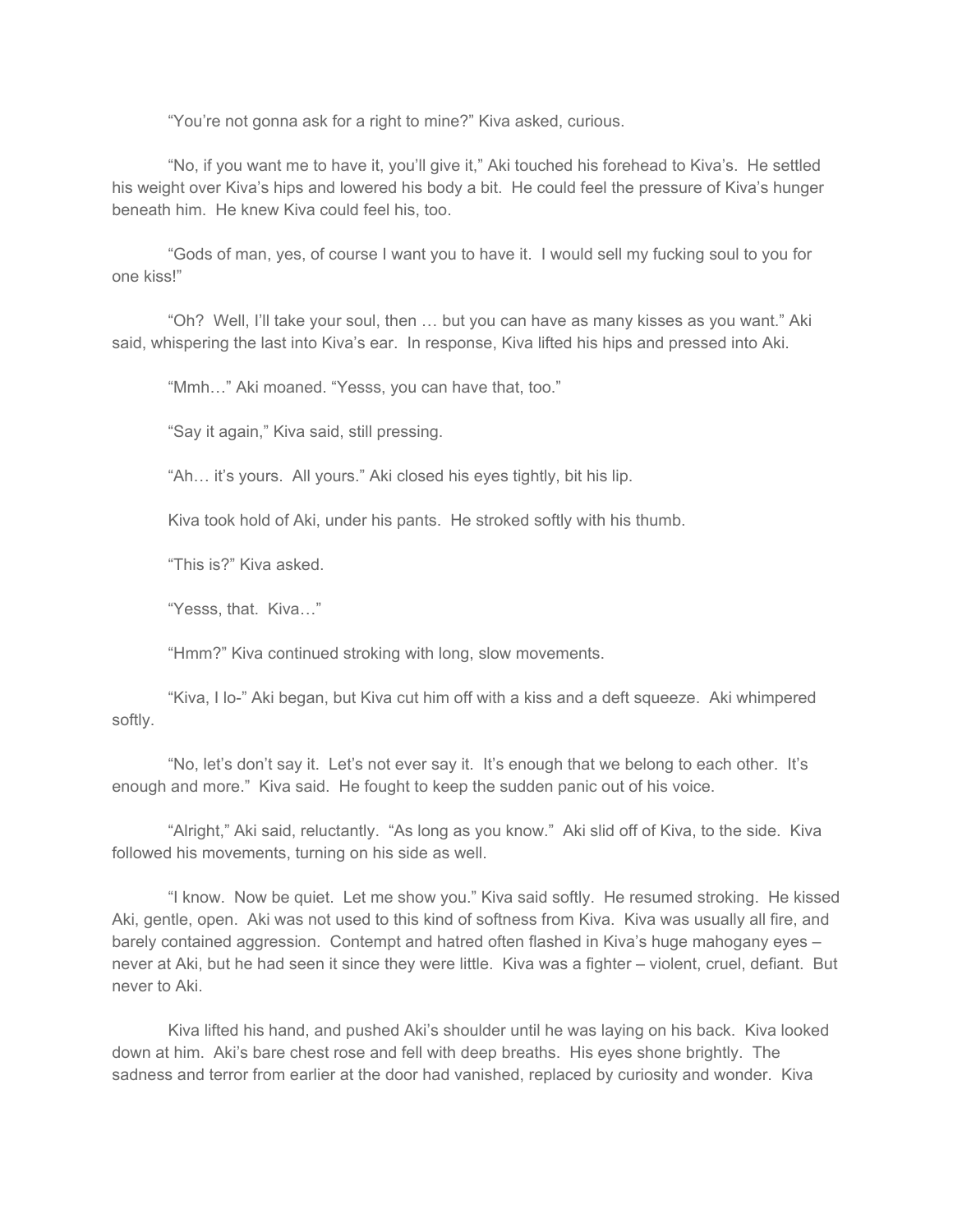ran his hand down Aki's chest, slim but muscled, and rested it on his belly. Aki's eyes flickered with animal vulnerability. He waited, motionless.

"Just let me, ok?" Kiva asked, his voice low and husky. Aki nodded once, having no idea what he was agreeing to. Aki bit his lip, nervous. Kiva's heart roared at the sight.

Kiva pulled Aki's pants and boxers down to the middle of his thighs. Kiva wrapped his fingers around Aki again. Aki squeezed his eyes shut and gasped. His eyes snapped back open when he felt a warm, soft wetness envelop him. His breath caught in his throat. He let out a helpless groan. Kiva's heart soared at the sound.

After, Kiva looked down at Aki, propped up with his arms on either side of Aki's head. A bead of translucent wetness trailed down Kiva's chin alongside a rivulet of blood from his busted lip. Kiva looked Aki dead in the eyes, and swallowed. Aki felt the foundation drop out of his world, and he fell, spinning. There would be no turning back. Not ever.

#### **Later …**

"Are you sure you don't want -" Aki began. His head was nestled into Kiva's shoulder, and Kiva's arm was around him.

"I'm sure," Kiva said, and hugged Aki with one arm. "I got everything I wanted."

"But I want to show you, too, you know." Aki murmured.

"You did, *a chuisle*." Kiva told him.

"What does *a – a chuisle* mean? You said it before."

"Ah, um… it's something my mom used to say to me. Is that weird? It's an OE language, Irish? It means *my pulse*, uh, short for *pulse of my heart*." Kiva sounded a little embarrassed.

"It's not weird. I like it. You can call me that." Aki said. "Kiva, you *never* talk about your mother."

"Yeah. It's better that way. There's a lot you don't know." Kiva said, trying to hide the bitterness from his voice.

"I'd like to know, if you'd tell me," Aki rested his hand on Kiva's chest.

"You might not like me so much after," Kiva warned.

"I doubt that very much. There's a lot I *do* already know, after all."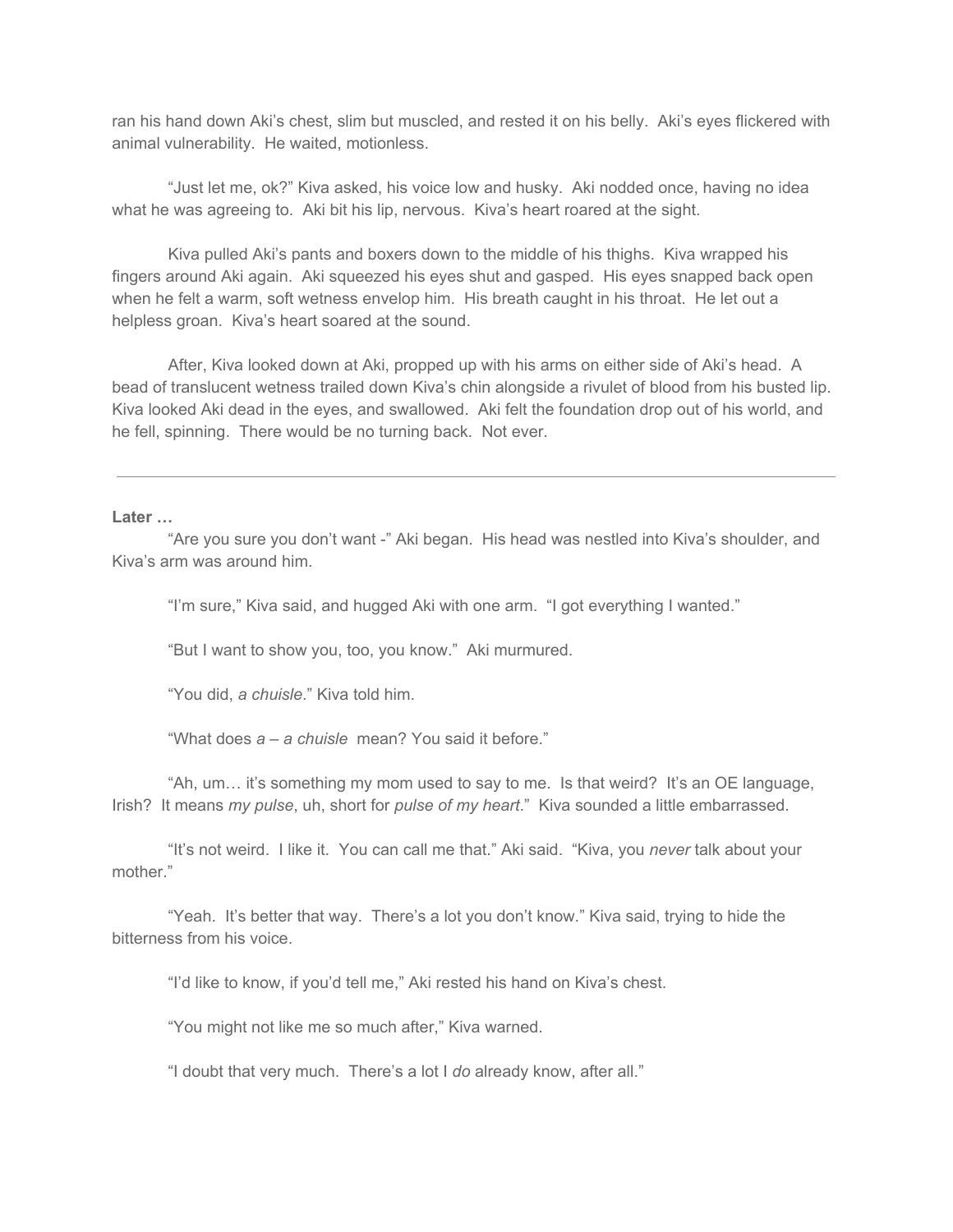"Oh yeah?" Kiva laughed. "Like what?"

"Stupid, I've known you since we were seven. I know you hate everybody except me, and I know you enjoy getting in fights. I know you don't see life the same way other people do, and the rules are blurry to you. I've seen you steal things even though you've got your stipend and could easily pay for it."

"Well then. You're painting me as a monster! And I hate my stipend, I don't deserve life to be that easy."

"If you're a monster, then you're *my* monster. Don't hate your stipend, it's your birthright."

"Ridiculous. I didn't earn it." Kiva snorted.

"It's yours anyway," Aki pressed.

"I don't want it, it's blood money." Kiva growled, then cursed internally.

"What do you mean?"

"Nothing. Um, do you know, Aki … did you know I get in fights because I like hurting people?"

"Well, I assumed as much…"

"Doesn't that bother you, to know that?" Kiva sounded a little worried.

"Not as much as it should, I think. Because you've never raised a fist to me and I know you never will."

"That's the damn truth, I couldn't hurt you, can't bear to see you hurt," Kiva confirmed.

"Oh, Gods of man, how late is it?" Aki suddenly worried.

"Mmh… " Kiva leaned over to look at the bedside clock. "Late. You wanna sleep?"

"Oh, no. No, monster, we only get this night once. Just wanted to calculate the damage."

"So you're gonna call me 'monster' now?" Kiva chuckled.

"In private, maybe."

They lay quietly for a while, breathing in time. Aki breathed in Kiva's scent – sun-warmed earth, smoke, salt. Grounding, reassuring.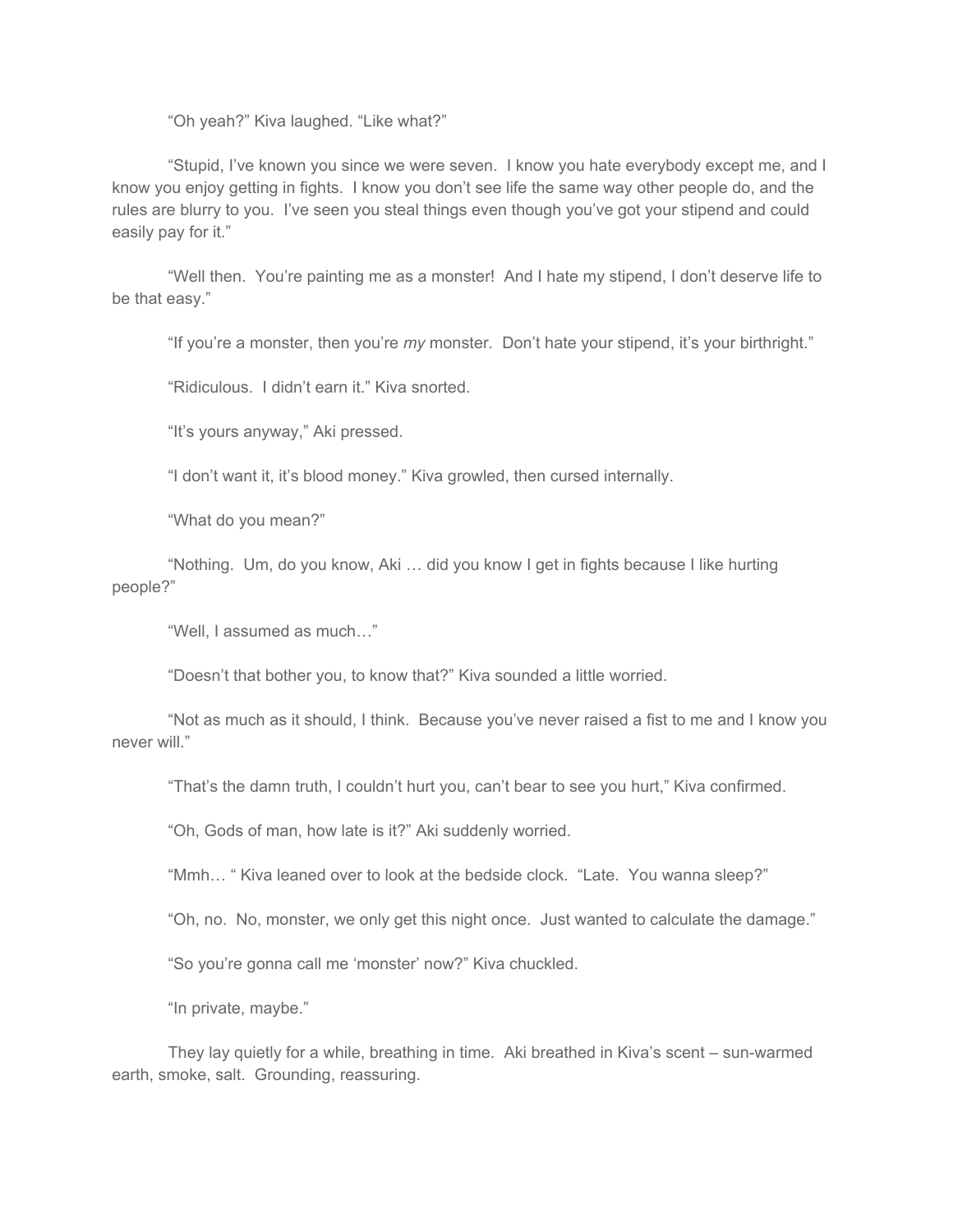"Hey blue-eyes?" Kiva asked.

"Mm?"

"Since this is going to be a thing, I feel like I have the right to ask this of you now."

"What?"

Kiva ran his hand over Aki's shaved head.

"Don't do this anymore, alright?" Kiva sounded sad.

"Um, why? You know I can't spend money on a haircut… what difference does it make?"

"Just – you know I *can* afford your haircut, ok? I want you to take care of yourself. That includes not looking like a Gallowgate prisoner."

"I dunno, it's been this way for so long …"

"I fucking know it has! You've been bald since we met, because your fucking mother would rather buy a bottle of Bevy than get her son a damn haircut!" Kiva snarled. "Aki, I don't even know what color your hair *is*."

"It's uh … brown?"

"Gods of man. 'It's uh brown'?! Fucking hell, Aki," Kiva laughed. "*You* don't even know anymore!"

"Alright, jerk. You made your point. I'll grow it out. *For you*."

"So, about the black t-shirts …"

"No. No. No more changes," Aki sat up and glared at Kiva. He had worn black t-shirts and jeans, with black boots, exclusively for as long as he could remember. It was the best thing he could come up with to still look put together despite his lack of funds.

"Just let me get you new ones. Y'know, that aren't faded? And some jeans without holes?" Kiva pleaded.

"I don't want your money, Kiv," Aki protested.

"Oh for fuck's sake … I'll steal it all, then, if that will make you feel better!" Kiva spat, and rolled his eyes.

"No! Just leave it alone."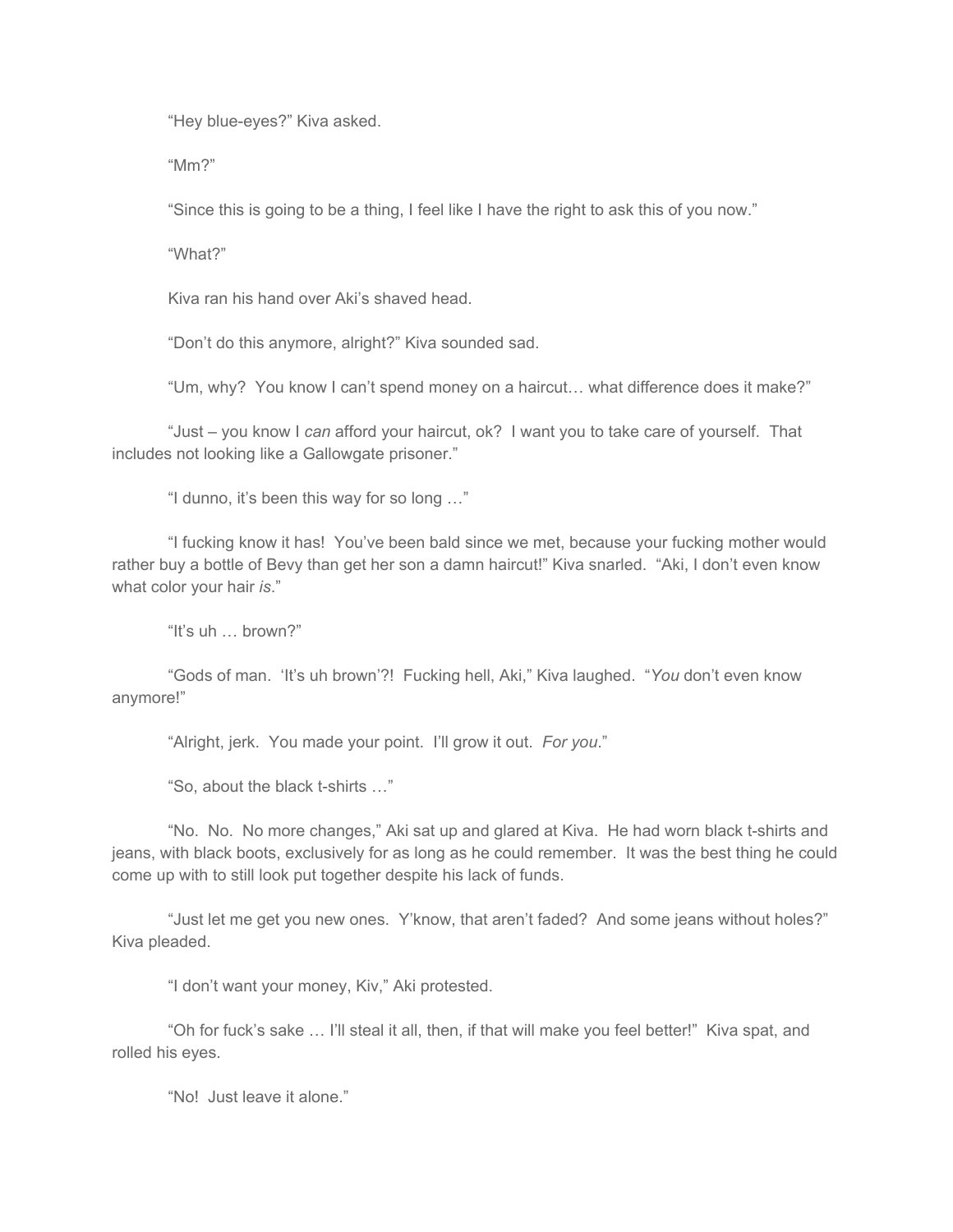"I won't," Kiva persisted.

"Why's it matter so much?" Aki looked a little wounded. "Need me to be more attractive?"

Kiva propped himself up on his elbows, to scowl back at Aki's pout. "No, idiot. Look at you, you couldn't … No. Because. You deserve better than you've been given. You're the only good thing in my life, Aki. You're worth more than you allow yourself to have, so just let me give it to you."

"You don't owe me anything, Kiv. I never asked for anything, just your company. I never wanted your money. I already hate taking it for this fucking flat." Aki's pride would not let him give in.

"I know," Kiva reached up and touched Aki's cheek. "There's a reason I chose to live with you. It wasn't *just* your sad blue eyes. It's because you always wanted me for *me*. Not the fucking Tawney fortune."

"Alright," Aki relented, and flopped back down on the bed next to Kiva. "But no designer brands. And I pick them. And they'll all be black. The jeans, too."

"Absolutely, whatever you want." Kiva smiled. They would definitely be designer brands. Curled together, talking aimlessly, they fell asleep despite their best intentions.

When the alarm rang, Aki sat bolt upright. He was disoriented for a moment, not being in his own bed. He looked around, then down, seeing a shirtless Kiva turning and stretching.

*It really happened*, Aki thought, in wonder. *We're – it's real*. Without thinking, Aki stroked Kiva's side, over his ribs and waist, to his hip. *This is mine now.*

"Mmh… pleassseee, turn the alarm offfff, you can feel me up afterrrr," Kiva groaned, turning onto his belly and burying his face in the pillow. Aki climbed over Kiva and got off the bed. He walked over to his nightstand and turned off the alarm.

"Oh thank the gods," Kiva murmured into the pillow.

"Gotta get up, you know," Aki told him.

"Why? Can't we just stay here today?" Kiva complained, his voice smoky from sleep.

"Test in Ethics today. You know, your favorite?"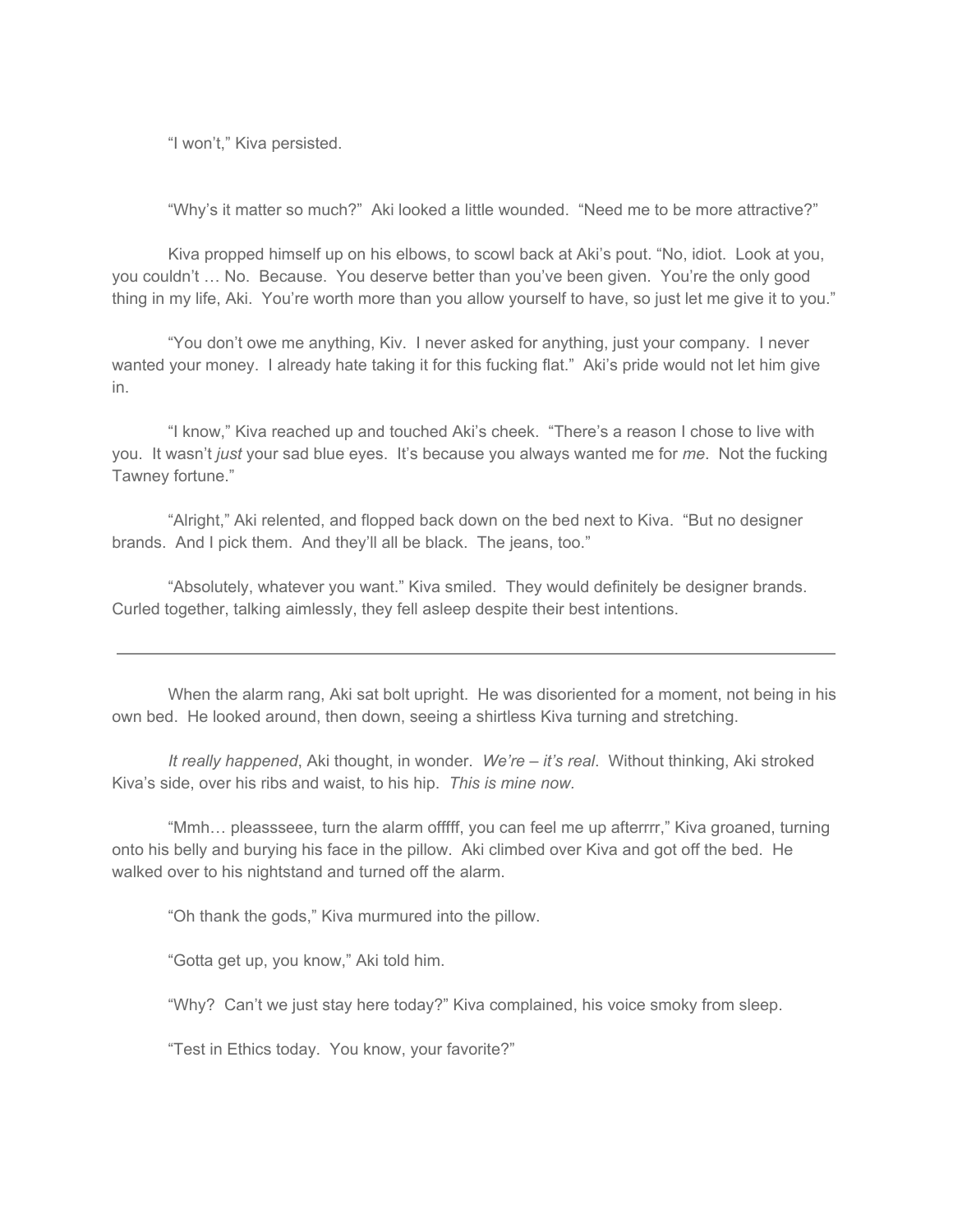"Bullshit class. Bullshit. Fucking fuck it." Kiva said. The pillow muffled his continued cursing.

"Nope, not fuck it. If you fail, you can't go to Academy with me." Aki poked Kiva in the side.

"Whaat?" Kiva turned his head to look at Aki. "Since when am I going to Academy? That's *your* plan. When I'm 20, I won't have to do shit all."

"You're going, because you want to be with me. And I'm going, so. Also, what kind of life is a meaningless existence living off your family's fortune?"

"A comfortable one."

"And here I thought you hated that money. You're already so bored you chose to slum it with me in this crap heap, and you steal things and beat people up for fun. You'll turn into a serial killer if I don't keep you busy."

"So you want me to learn how to beat people up legitimately, for money I already have?" Kiva asked wryly.

"No … I want you to go to Kinnomori Military Academy with me so we can learn to pilot Mechs together. It won't be just a holo-game anymore. Don't you wanna make your own way like you always said?" Aki threw a clean shirt from the closet at Kiva. "Get up!"

"I have another suggestion," Kiva said, sitting up. His eye looked less swollen, but the purple was setting in. The bruise around his cut lip was livid.

"What's that?"

"We take my stupid fortune, move to the beach in Magnolia, and never look back." Kiva pulled on the pale-colored button-up. Tiny blue triangles dotted the shirt in a regular pattern.

"Nope, can't do that. I have to get my mother out of this shithole, and I need that Academy signing bonus to do it," Aki said with finality.

"Stupid, I can just pay for a better place when I'm 20!" Kiva exclaimed, exasperated.

"No, asshole. *It has to be me*."

"Really? Is your pride that important?"

"Every man in her life has failed her. That stops with me. I need to show her," Aki said.

"She fucking hits you. And berates you. Let's be real, here, your mother abuses you." Kiva insisted.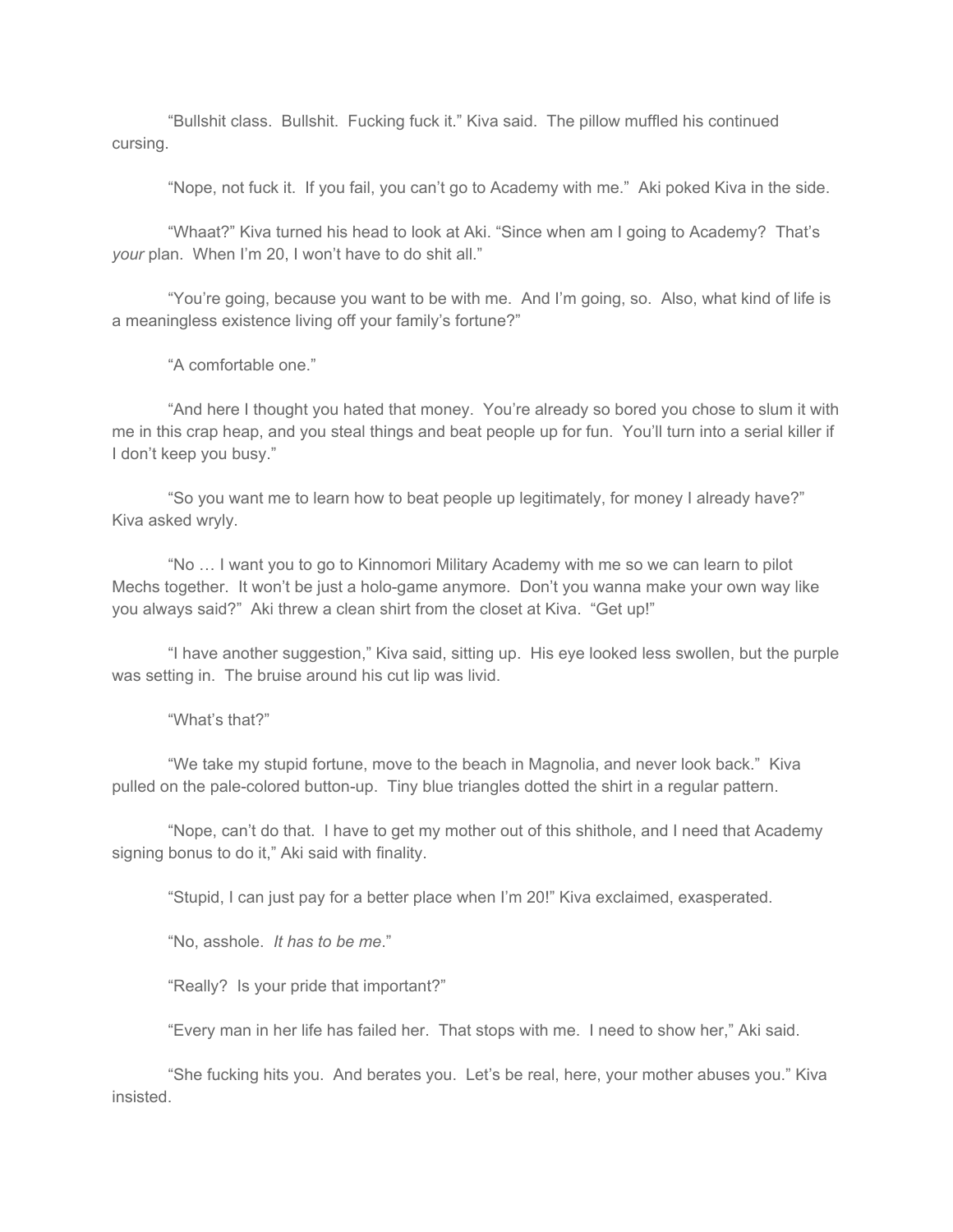"She has reasons, Kiv. I understand her reasons. I can bear it."

"That's sick, *a chuisle*."

"Maybe, but I'm still doing it. The preliminary aptitude tests are next week, they're bringing the sim-pods to the school."

"Fuck," Kiva said and stood up. He ruffled his copper hair with one hand, which left it in its usual fluffy, unruly state. "You gotta let me think about this, Aki."

"That's fine, you think about it, and then you're going with me. Today for the Ethics test and next week for the sim-pods." Aki wrapped an arm around Kiva's waist, dragged him close, and kissed him. Aki pulled back and smiled. "I'm gonna go shower."

"Fuck," Kiva said again. "Fuck, what have you done to me!" Aki grinned as he walked out the door, hearing Kiva fall backwards onto the bed with a frustrated groan.

Aki and Kiva walked side by side to the mag train. They both carried shoulder bags, which contained their school-issue tablets and – in Aki's case – various OE odds and ends like his headphones, and paper books. They walked slowly, wanting to linger before having to switch their behavior and conversation back to normal. Their agreement to keep their relationship a secret was unspoken, but an agreement nonetheless. The Dominion was not particularly averse to pairings which bore no possibility of offspring. It was not illegal, or dangerous like Old Earth. But it presented social challenges neither of them wanted to trigger.

"Hey, you have a boxing meet tonight don't you?" Kiva suddenly remembered.

"Yeah, it's Home, #3 is coming over," Aki confirmed. "Why?"

"Well, I -"

"Yes, you can come," Aki laughed. "I've only asked you to come cheer me on a million times."

"I didn't want to look like – I mean, I didn't want you to think … Dammit, it's different now!" Kiva sputtered.

"Yeah it is. Real different," Aki agreed. "Ugh, I'm gonna be so tired by the time of the meet, we barely slept at all."

"Worth it?" Kiva asked quietly, and adjusted his shoulder bag. Aki smiled, and felt heat rising to his cheeks. He reached over and touched Kiva's arm briefly. Kiva sighed at the feeling of Aki's warm fingertips. Aki's hand fell away. They walked the rest of the way to the mag train in silence.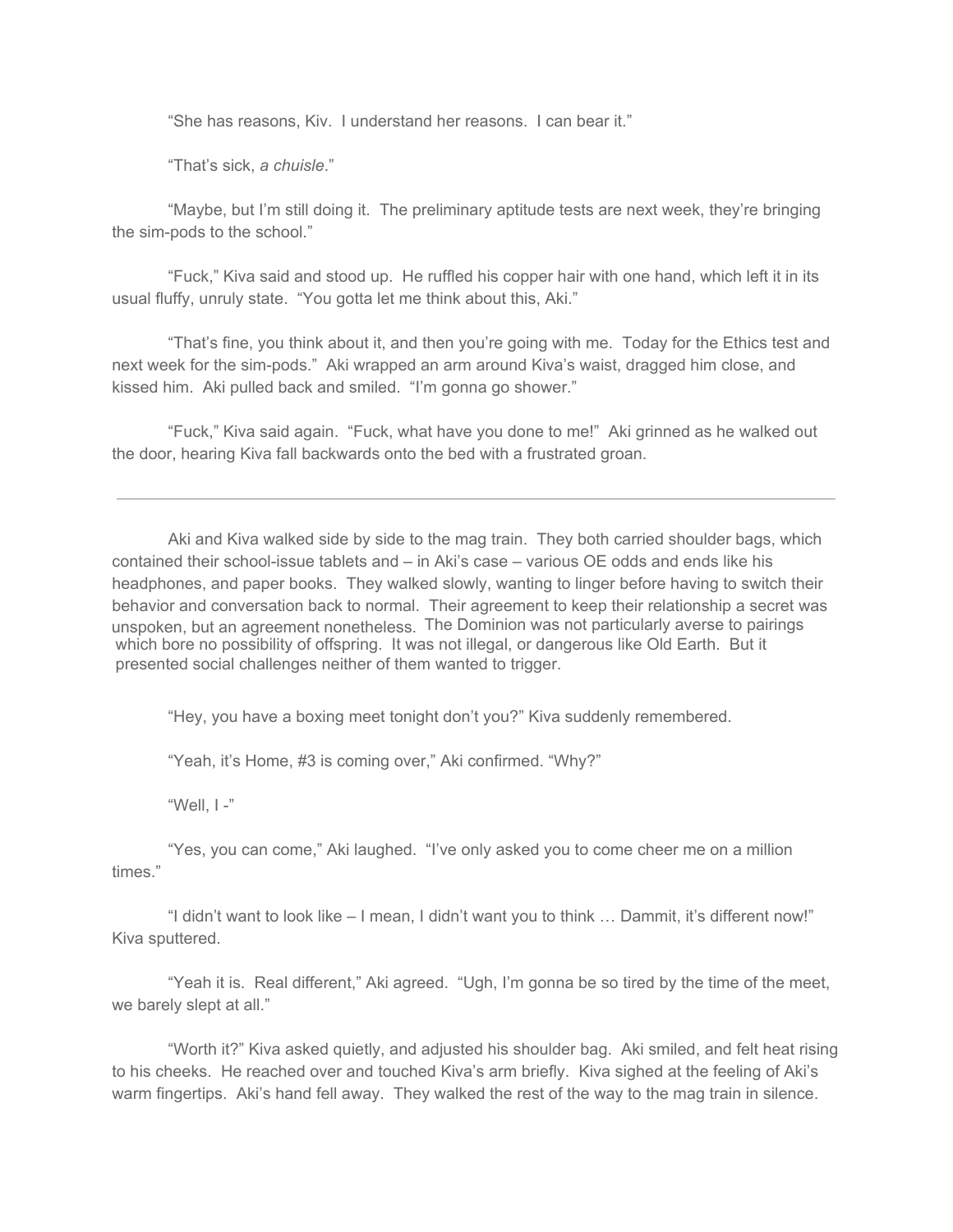Aki watched the buildings of Kinnomori City fly by. The train ride from his home district to Kinnomori City High #4 was short, but offered a nice panorama of the city and botanical gardens at one point when the train crossed a sky bridge. As usual, Kiva sat across from him. They both tried their hardest not to look at each other much, as if that alone would give the secret away.

"Are you gonna be able to focus today?" Aki asked the window, but glanced at Kiva.

"Definitely. But not on the right things," Kiva quipped. Aki flashed a grin. Kiva's face grew serious after a minute.

"Aki? You realize I probably won't get into the Academy, right? What happens then?" Kiva asked quietly, dreading the answer.

"Well …" Aki was silent for a while. "Your grades are just about the best in class without you even needing to try, and your physical aptitudes should be good because of futbol. And you're better at Mecha Gods than me. But if you don't get in, then we'll do it your way. If we both get in, then great. If one of us doesn't, then neither of us go. Alright? I wouldn't leave you behind, not even for that. But you gotta promise to actually try."

"I'll try," Kiva agreed, relief in his voice. "I promise."

"It will be good anyway, you know? To serve the Dominion like that, to earn Aequalis," Aki smiled a little and looked at Kiva. Aki had always dreamed of earning Aequalis in some heroic way, in military service. It seemed the appropriate way for him to prove he deserved full rights under the Dominion government – owning property, the right to vote, the right to have children. Aequalis was the badge that told the rest of the Dominion "This person is worthy of continuing the human race."

"Well, I mean – I guess? I could just pay Sacrifice for the both of us and have done with it," Kiva said pragmatically. The very wealthy could pay into government services with a huge sum of credits, and purchase Aequalis by virtue of their plenty.

"Wouldn't you rather earn it?" Aki asked, eyebrow raised quizzically.

"No. I don't see the Dominion the way you do, Aki, you know I don't," Kiva frowned, "I'm a Throwback, after all. We're not very beloved." Kiva referred to himself by the offensive term easily, but Aki winced.

"*Primals* have just as much right to earn Aequalis as anybody! Besides, I'm a Sub-Op," Aki widened his ice-blue eyes.

"Blue eyes are just enough to make you *exotic*. You're not full-blown red hair, paste-white skin and freckles like me," Kiva laughed. "You have just enough Primality to make the all-brown girls blush, but they could still take you home to meet mom and dad."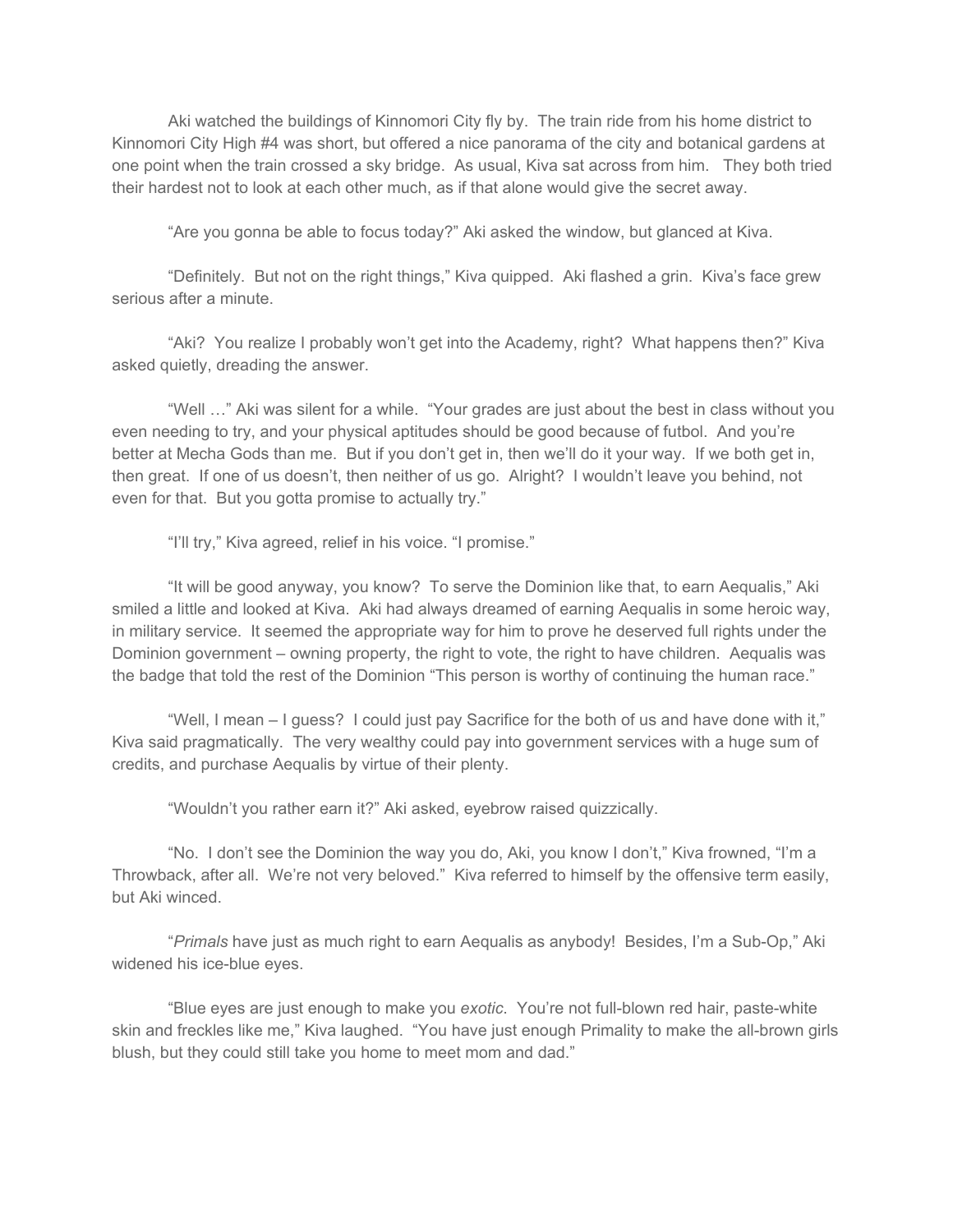"Ugh. Fine. The point is, I need to do it this way, to pick up where my dad failed," Aki looked at Kiva directly.

"Where he failed?"

"You know. It happened right before I met you, it was why none of the other kids would talk to me for years. He was a pilot, a famous one. He deserted, ran from the line of duty. And his family," Aki finished bitterly. "I'll never run from duty, never abandon anyone like that."

Kiva laughed. "You and your 'honor and duty'. Ever since you were little, a little soldier boy. It's cute."

"Cute?" Aki scowled, "I'll show you 'cute'. Later."

"Color me intrigued, soldier," Kiva drawled.

The mag-train slowed, and the pair disembarked. The stop brought them out near the alley they usually left school by, but they bypassed it this time and headed around the block to the front of Kinnomori City High #4. They entered the school through the front doors and headed toward the cafeteria just in time to hear the first morning bell. For reasons of the Shadow Sovereign's preference, the model of Dominion schools was virtually unchanged from those in the later ages of Old Earth. Students could have learned virtually, but the government mandated that communal education was necessary for reasons of social development.

"See you in Ethics," Aki said, desperately wishing he could touch Kiva, kiss him, anything.

"Yeah, that damn test," Kiva nodded, and glanced at Aki. Aki was looking at him, longing in his bottomless blue eyes. Kiva flashed fire at him, with a wink and a smile.

*After school…*

Kiva made his way to the gymnasium to sit in the bleachers and wait for the boxing meet. He was early, so he took out his tablet and started reading. Kiva liked to read. Due to Kiva's irreverent and rebellious personality, most of his classmates were not aware that Kiva's grades were among the top of his class; better even than Aki's, who was reputed to be very intelligent indeed. Kiva didn't care, though. School came so easily to him that he hardly studied or made any effort at all. Aki expressed his jealousy on occasion, but Kiva just shrugged. He didn't find eternally waiting on people to catch up to him to be much of a blessing. And it was not in his nature to use his intellect to *help* them catch up. Let them drown, if they're stupid, he figured.

The text he had chosen was the Bhagavad Gita; he'd been working through it for a couple weeks, when he could get time alone. He was a little embarrassed by his fascination with Old Earth religions; he didn't even want Aki to know about it. Not because Aki would nerd out – Kiva would have enjoyed that. It was because Aki had utterly rejected religion – as was normal in the Dominion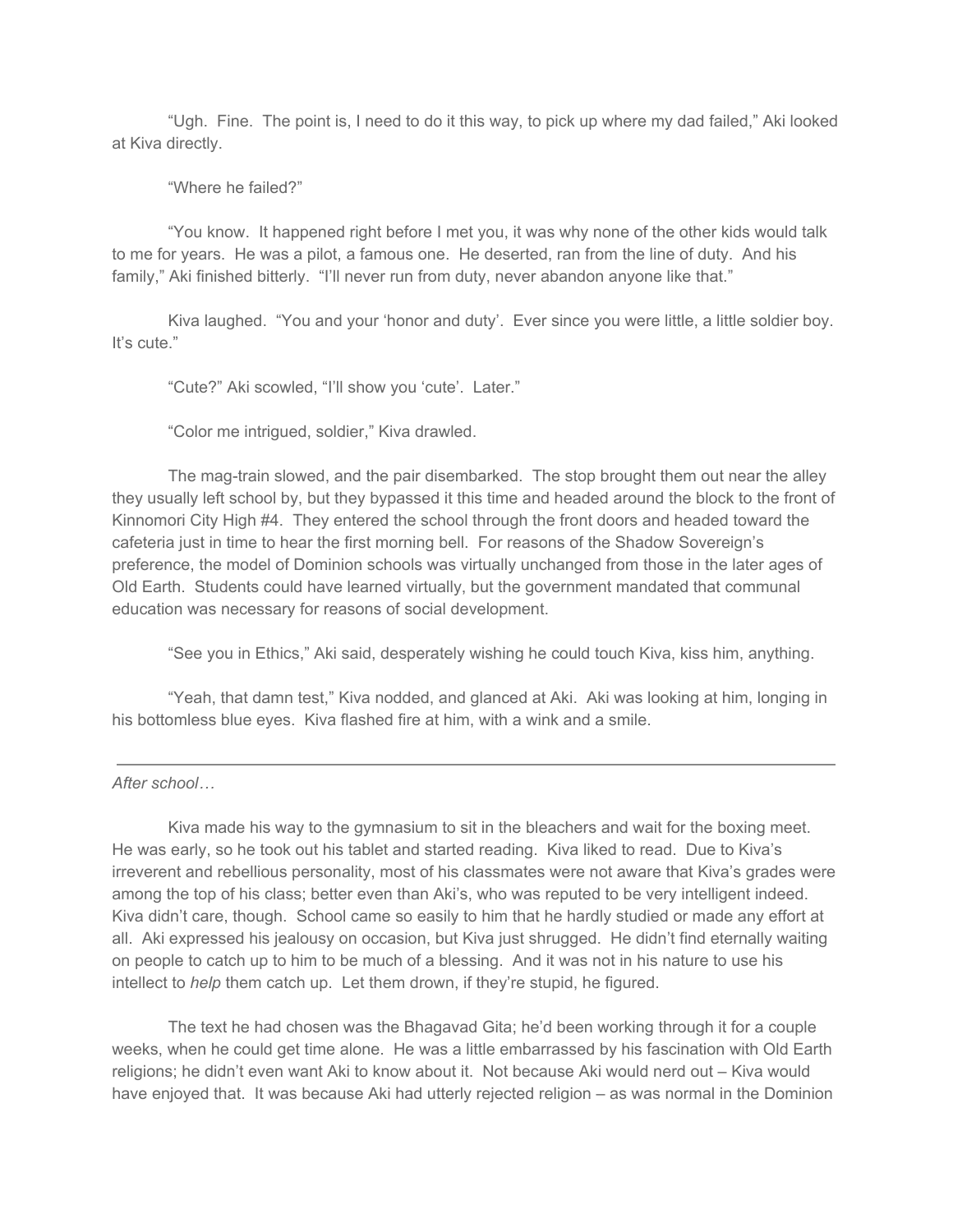– and considered science paramount. To Aki, religion was nothing more than savage superstition; he regularly stated his belief that religion was responsible for most of the failures on Old Earth. Kiva, however, had questions that he was certain could only be answered by the study of humanity's great mysteries.

Kiva was deeply absorbed in his reading, and did not notice the bleachers filling up with a smattering of well-spaced people. Boxing meets were never well attended, Aki had told him, but families and friends showed up sometimes. Someone crossed in front of Kiva to sit several feet down the same bench, which jostled him out of his concentration. Kiva looked up and watched the ring being arranged. The boys were on first; four matches, followed by three matches for the girls. Aki's match was the third. Kiva saw Aki walk out onto the gymnasium floor, bare chested, in red shorts. Aki scanned the bleachers for Kiva, and smiled his lopsided smile when they locked eyes. Aki pointed to his pocket with his gloved hand, a gesture for "check your comm". Kiva realized he had been so consumed by the Bhagavad Gita that he hadn't heard his comm beep, and hadn't checked it in quite a while.

<Meet us out back after the meet.> *Us?* Kiva thought. He shrugged, and looked back down to Aki who was waiting for his response. Kiva gave him a surreptitious thumbs up.

Aki couldn't focus at all. He knew it was going to be a rough match; he had been paired with a quality opponent. Between the distraction and the lack of sleep, Aki was painfully aware that he would not be on his game. He had never been so nervous before a match. For some reason, Kiva's presence had his heart beating too fast. Aki conjured up every mental trick he knew to regain his concentration and get in the game.

The fight dragged on. Kiva knew from Aki's stories that he was a good boxer, but none of that was on display tonight. Aki was positively manhandled by the other kid, dropping his guard, and even stumbling over his own feet at one point. *Did I tire him out that much?* Kiva wondered, bemused. He resolved to tend to those bruises later, the way Aki had for his. Eventually, the match ended – Aki managed to stay on his feet and in the game, and last the entire time, but his points were nowhere near impressive. Aki tapped gloves with his opponent and they both exited opposite ends of the ring. Aki kept his posture proud, chin up, defiant. He knew why he had lost, and he didn't regret paying that price for what he had gained.

The night was cool, and Kiva tugged his blazer closed to keep the wind from biting through his shirt. He had walked out the front of the gymnasium, and slowly around towards the back of the school. He held a cigarette in the corner of his mouth, on the same side as his split lip. The discomfort helped keep his mind from wandering.

Aki stood, leaning on the bricks of the school wall. Two other boys from the boxing team were there with him, trading stories. Scuffing footsteps came from Aki's left, and the boys fell silent. The first thing Aki saw, coming out of the darkness, was the ember at the end of Kiva's cigarette.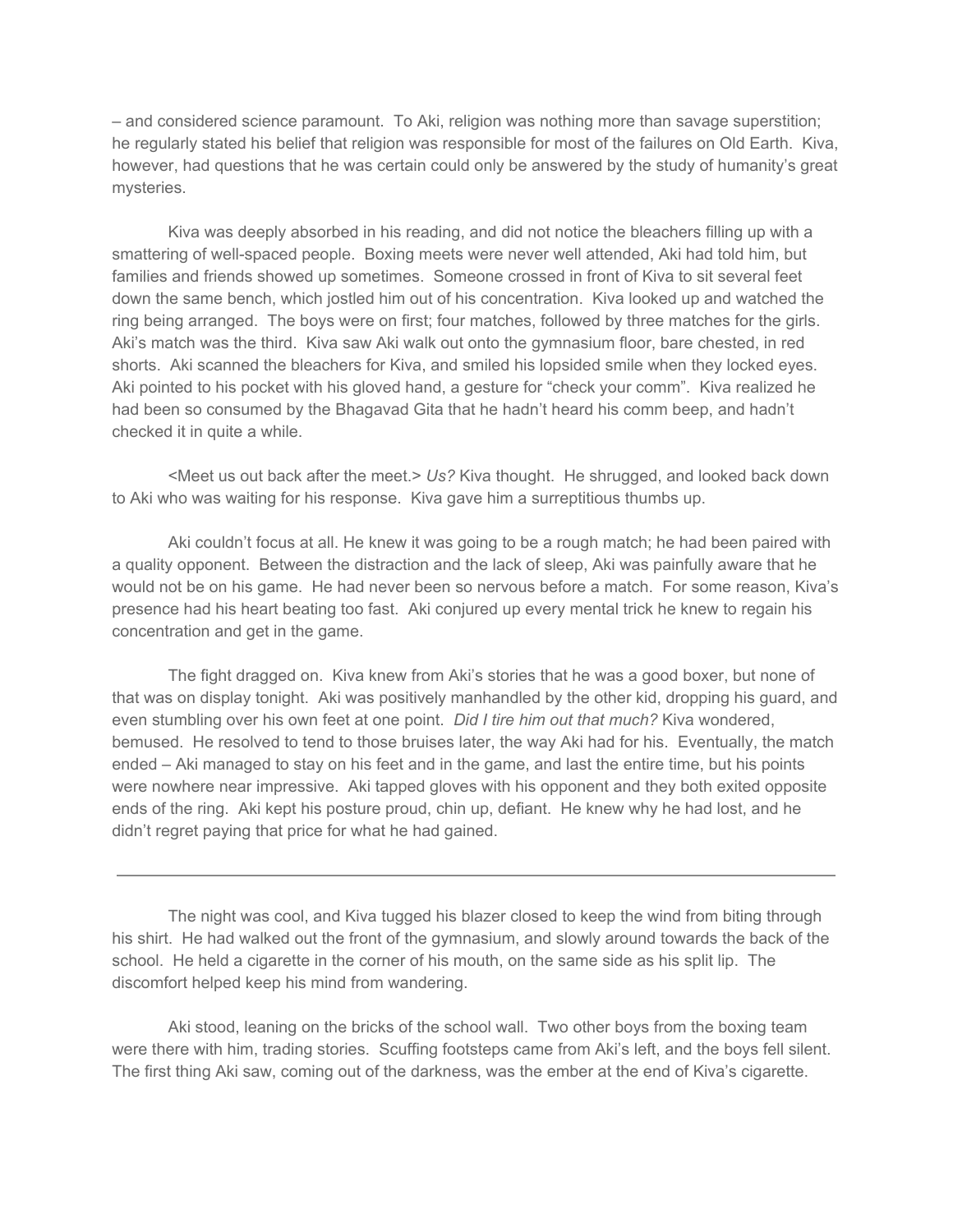*Fire. Always fire,* Aki thought. Kiva took the cigarette out of his mouth and exhaled a plume of smoke, stepping closer. His bruised eye looked ghastly in the pale, faint outdoor spotlight.

"Hey," Aki said coolly.

"How's tricks?" Kiva asked, and flicked the butt of his cigarette into the weeds.

"Just relaxing after that shitshow," Aki's voice was dry. "You know these two?"

"You know I don't," Kiva growled, and took another cigarette out of his case. "What's up? I'm Kiva. Suspect you already know that."

"Hey, man," a medium-height dark-haired boy spoke up, "Name's Ascher. We've heard a lot about you." Ascher held out his hand. Kiva shook it. Kiva had been taught from an early age how to give a proper handshake. To Kiva, proper meant intimidating. Ascher did not shrink away or give in to Kiva's dominating pressure. Good. Kiva smiled, releasing Ascher's hand.

"All of it terrifying, I can guess. And you, wallflower?" Kiva asked the boy who leaned with his back against the bricks, feigning aloofness.

"James. Olivieri. Yo Aki, we doing this or what?" James's surly voice struck Kiva as … jealous?

"Sure, James," Aki glanced at Kiva, then turned toward James. Kiva kept his distance, an ember in the shadows. James pulled a bag out of his pocket, and took four rolled sticks out of it. James handed one to Ascher, and one to Aki. His hand seemed, to Kiva, to linger over Aki's for a while before dropping the joint. Marijuana was legal in the Dominion – at 20. At 18, they had to be careful not to be caught. The penalties were stiff.

"You partake, Red?" James's voice was mocking. Kiva bristled. It was very impolite to call out a Primal's appearance. As if his appearance wasn't obvious already.

"If you're offering, Short Stuff," Kiva said, his voice low, treating the smaller boy in turn. Aki knew that tone. He flexed his fingers slightly toward Kiva, gesturing to him to keep his cool.

"Here," Aki said and held his hand out to James. James laid a second joint in it, then turned away to light his own. Ascher watched the exchange with thinly veiled curiosity. Aki brought the joint to Kiva and offered it to him. Kiva took it between two fingers and looked closely at it.

"Just good old bud," Aki told him, "Nothing weird. We do this after every home meet."

"Didn't know you smoked," Kiva admitted.

"This kid outsmokes all of us," Ascher laughed. "Usually outboxes us, too, but damn he got his ass kicked tonight."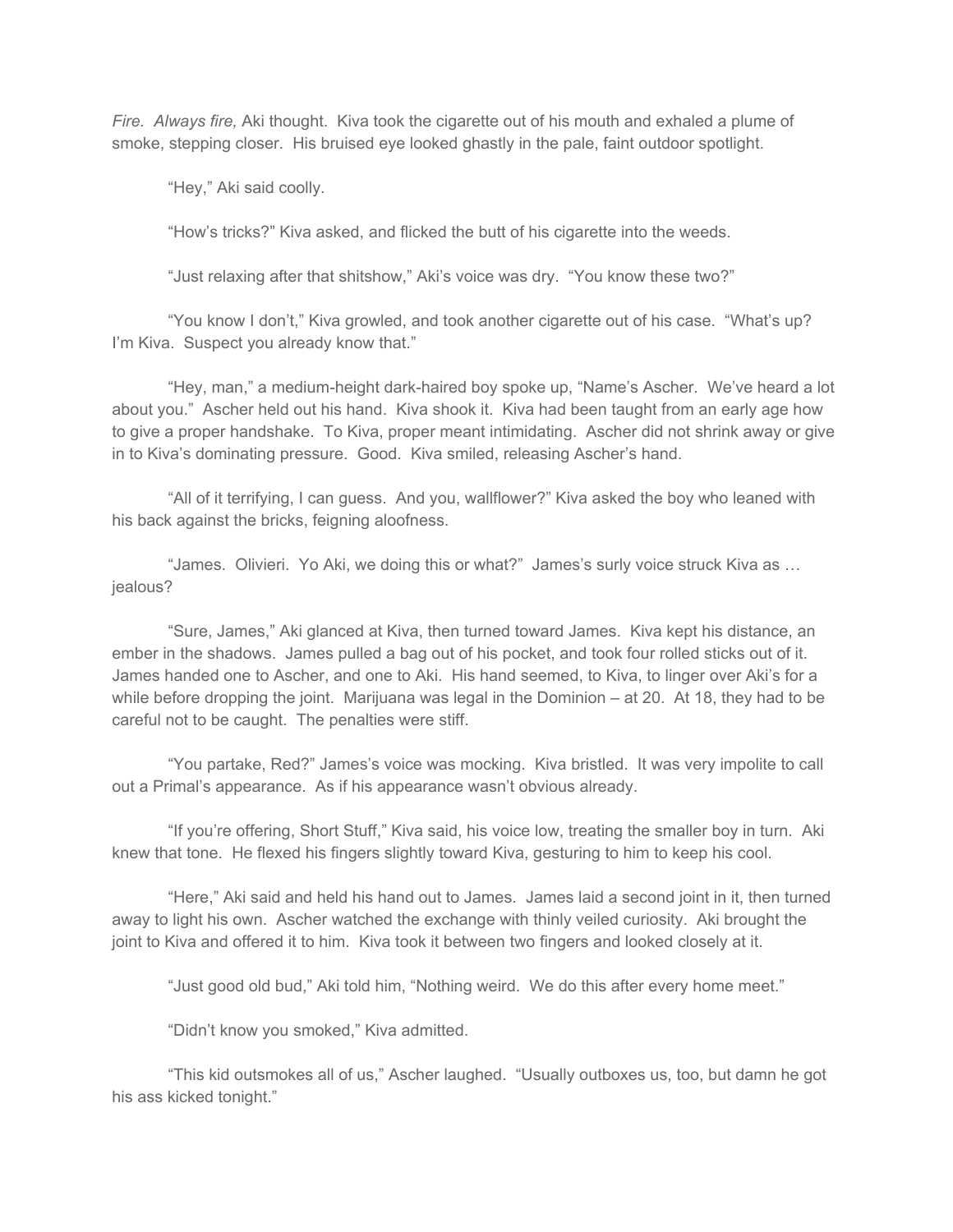"Yeah, yeah," Aki chuckled, "We can't all KO in round one, Ash." Ascher stepped closer and handed Aki the lighter. Aki lifted the flame and lit his joint, then offered to light Kiva's. Kiva accepted. The familiar tang touched his tongue; not his usual quality, but not exactly cat piss, either. Kiva inhaled, then looked up at the sky while he held his breath for a second. When he leveled his gaze again, he saw James watching Aki.

"What are you staring at, kid?" Kiva asked, his voice dark.

"Nothing. Mind your own business, Tawney. Why are you even here in KC anyway? Don't you have an estate to live at?" James snapped. Aki drew his breath in with a hiss. He didn't know how he was going to defuse this situation. And Kiva could be very unpredictable.

Kiva took another pull on his joint, closed his eyes. Then he settled his eyes on James and walked forward. He stopped inches away from James, who, to his credit, had not moved a muscle.

"What are you gonna do, Red?" James mocked him. Kiva stepped closer, blazer brushing against James's jacket. Kiva reached into his trousers pocket and pulled out his comm. He pressed a few buttons, and dialed up his Payments screen. He punched in the going shop rate of an eighth, and passed the comm over James's hand. The comm beeped when it scanned James's ID chip, and the credits transferred.

"What the fu-" James sputtered.

"I don't like to owe those beneath me. Call it my treat." Kiva turned his back to James, brazenly inviting attack for the insult. He glanced back over his shoulder when none came, and flashed James a twisted smile. Speechless, James slumped against the wall, holding his joint in his hand as it slowly burned.

Aki watched Kiva's every motion closely, ready to intervene if he witnessed any telltale signs of violence. He relaxed when Kiva walked back to resume his conversation with Ascher, who acted like nothing had happened. Aki shook his head when Kiva looked at him. Kiva smiled apologetically. Finally, the smoke took effect, and calm descended on the concrete lot behind Kinnomori City High #4.

Kiva and Aki walked slowly back to the mag train station. The effects of the cannabis had mostly lifted, and they were lucid. It was late, and dark except for the dim sidewalk lights that ran along the ground every twelve feet.

"Why'd you never tell me you smoke?" Kiva asked. His hands were in his pockets. His shoes scraped over the asphalt.

"I dunno, it never came up, really?" Aki said, but his voice sounded a little odd.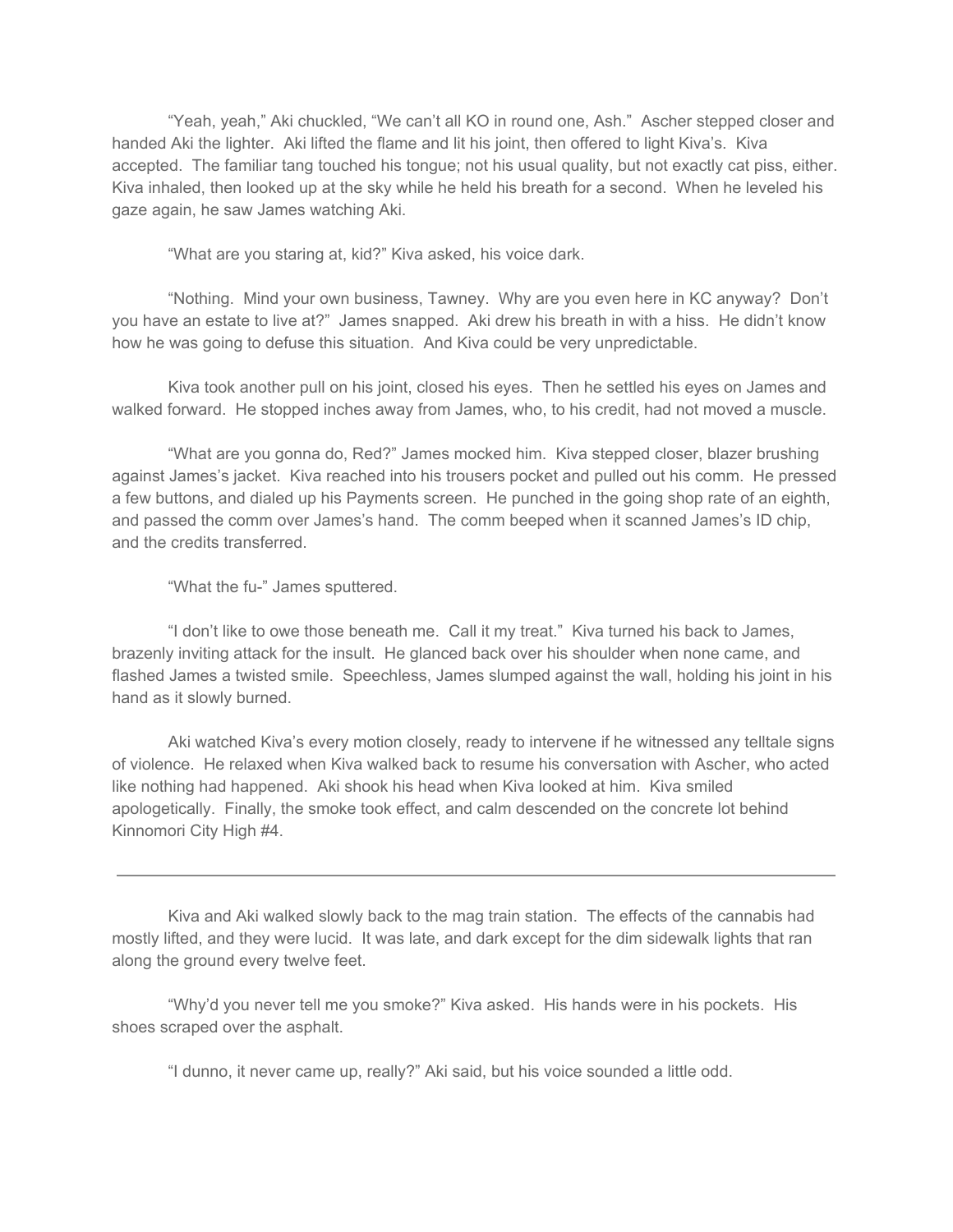"Uh huh," Kiva murmured. "It's James, isn't it?"

"I – well -" Aki stammered, "Yeah." Kiva was always annoyingly perceptive.

"What's that kid's deal?"

"Um…" Aki trailed off.

"Oh. OH." Kiva suddenly realized. "You two – wait, what?"

"You didn't think you were my first, did you?" Aki asked wryly.

"Well, yeah, I kinda did," Kiva admitted.

"Don't worry, he didn't hold a candle to you," Aki reassured him. "Besides, I don't know who else to get weed from."

"Ugh. Well, we can fix that! I know a guy." Kiva proclaimed, and wrapped his arm around Aki's shoulders. The darkness shielded them.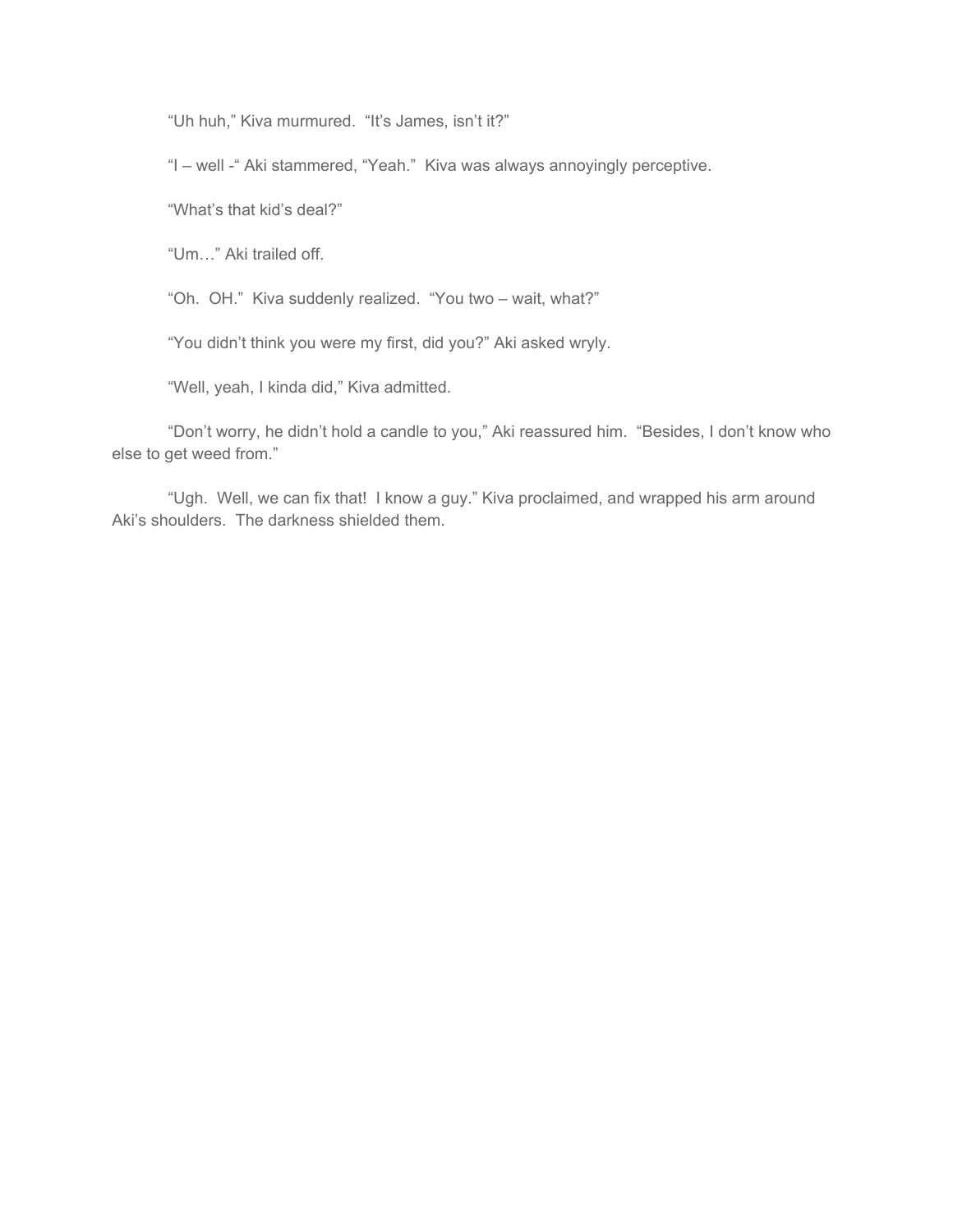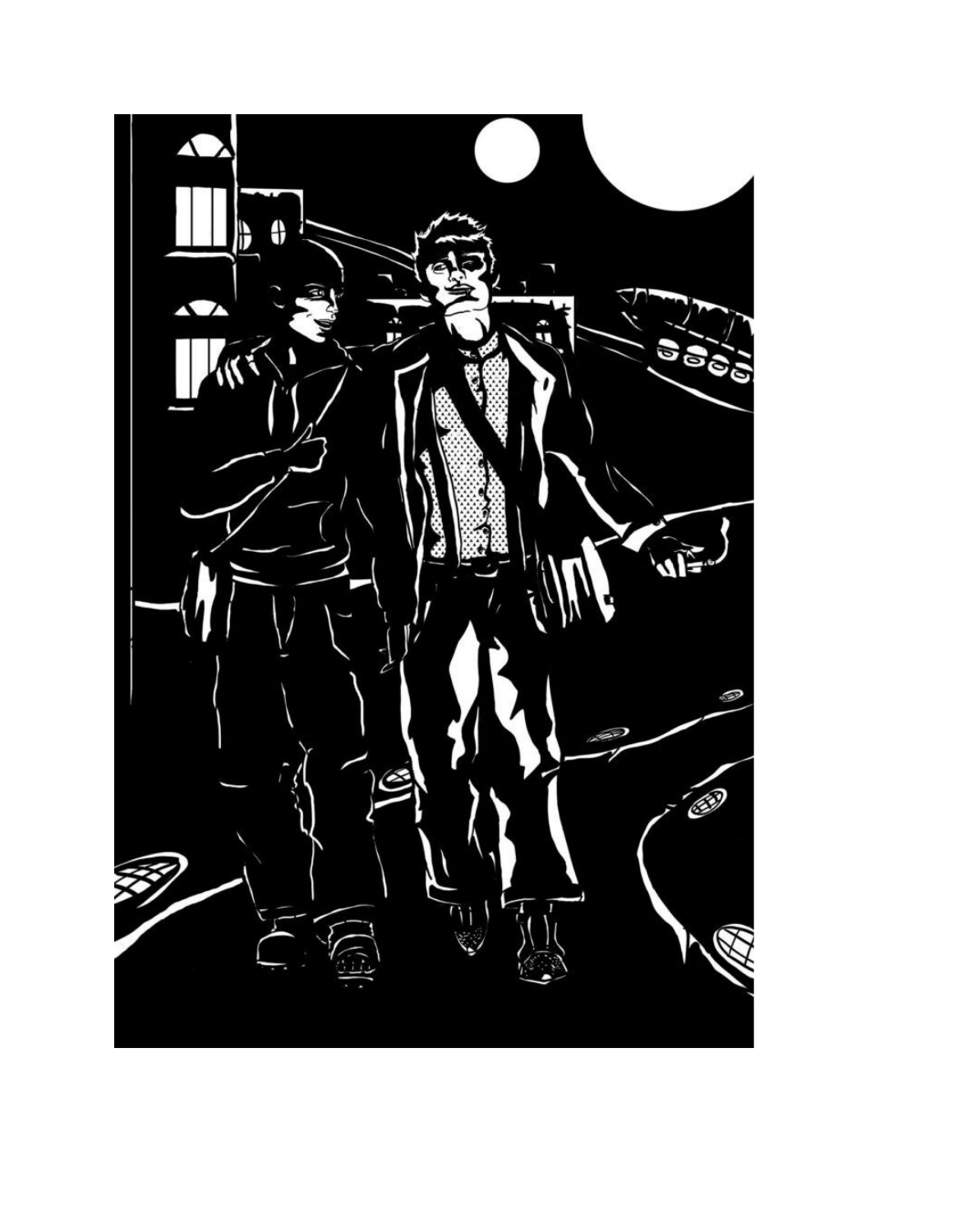They walked in silence toward the mag train. They sat across from each other again. Aki looked at Kiva, directly, his brows knitted.

"Kiva, what do you do on nights I'm at boxing? Meets, and practice. You're always vague when I ask, and you never ask *me* why I get home so late. You're always dead asleep, snoring when I get in."

"You're not going to like this, Aki," Kiva warned him, "But I don't wanna lie to you, either."

"Hit me," Aki opened his arms wide. "It can't be that bad."

"Cage," Kiva said softly, looking down at his hands.

"What?"

"I go to a Cage gym," Kiva repeated, and lifted his head to meet Aki's jaw-dropped stare.

"You WHAT?" Aki exclaimed. The mag train shuddered as if in emphasis. Kiva rubbed the back of his neck.

"Yeah, I -"

"Have you fought?" Aki demanded.

"Not yet, but -"

"Oh no, absolutely not," Aki folded his arms and scowled. Kiva laughed bitterly.

"You can't forbid me," Kiva admonished him. "It's my life, my body."

"Mmm no. You forget it's my body now, too," Aki jabbed his finger at Kiva's chest. "Isn't it illegal for minors to do Cage?"

"Not if they don't fight," Kiva said. "I just spar, no real damage done. They won't let me fight until I'm 20."

"Jesus, and you told me all those bruises were from *futbol*. You dick!" Aki leaned back in his seat and sighed deeply.

"Well," Kiva shrugged, "Now you know. If not for Cage, I would have taken a repeater to #4's cafeteria by now."

"Dammit, Kiva," Aki muttered, shaking his head. "What ever happened to good old-fashioned therapy?"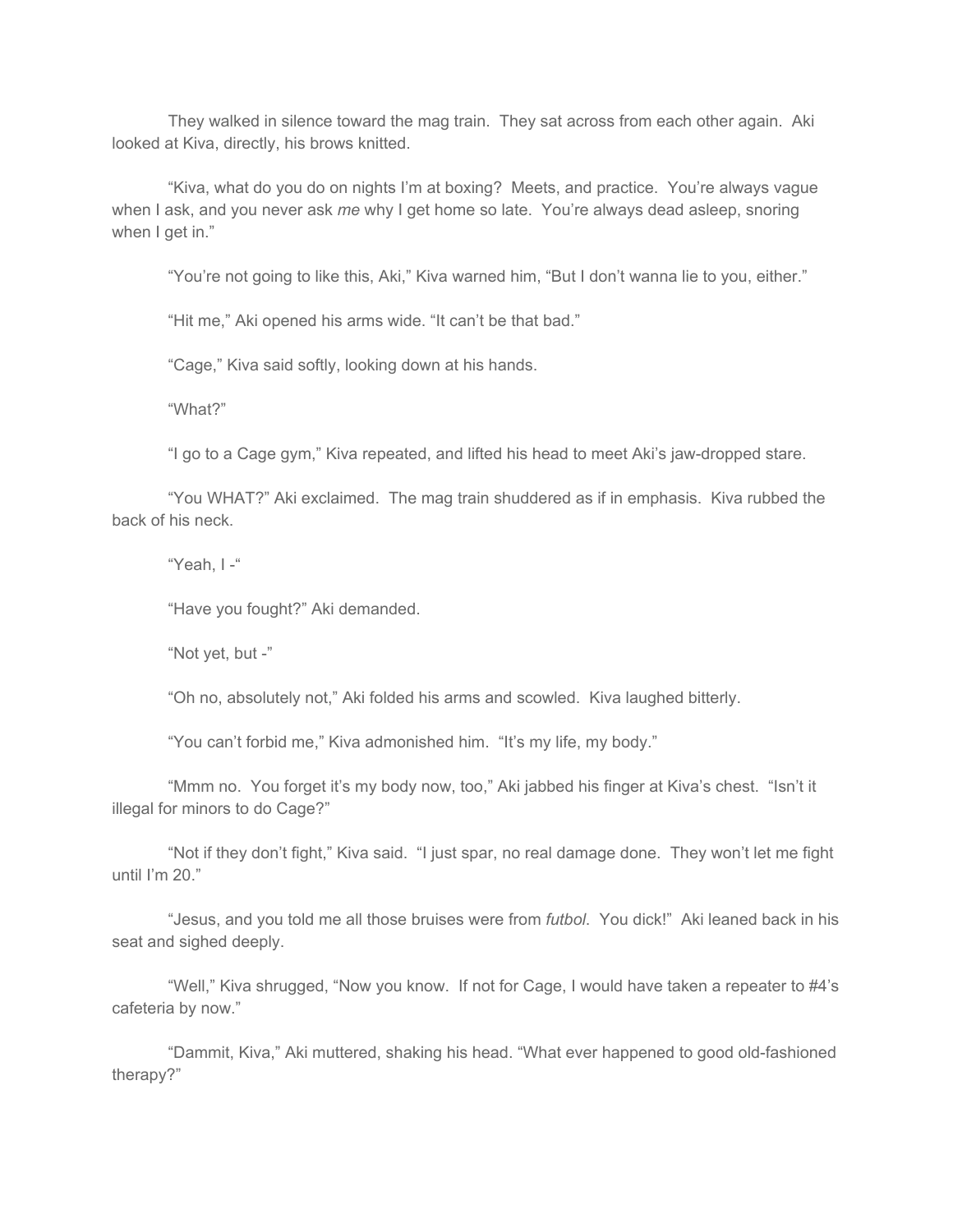"Never worked on me," Kiva stated. "I got frustrated, they got scared, and then my uncle had to pay them off to not lock me up."

"What the actual fuck?" Aki was taken aback. Usually, Kiva was not so candid.

"Don't worry, I'm not a risk. And I'm a lot better now – Cage is part of why. Anyway, it's not as if you didn't know." Kiva's eyes, usually full of fire and energy, looked dim and saddened. The train car was empty, it was so late. Safe from prying eyes, Aki reached across and took Kiva's hand.

"I did know – some. It helps if I know everything, though."

"Maybe someday I can tell you everything," Kiva said. "Until then, can you just trust me?"

"Of course I can, always," Aki agreed.

"And stay the fuck away from James," Kiva smirked. "He's short, and I can get you way better weed."

Aki laughed. "Don't worry. I can't stay away from him, he's on my team after all. But he's no threat."

"I should've put the fear of the gods into him," Kiva muttered.

"Possessive already?" Aki joked. Kiva lifted his chin, and raised his eyes to meet Aki's. He stared deep, eyes burning, like a predatory animal. Aki's heart slammed in his chest, but he felt no fear.

They lay again in Kiva's bed. They had collapsed, exhausted, before even bothering to turn off the lights, or change into sleep clothes. Silence for a while, and simple warmth. Breathing. Aki could smell the faint trace of weed smoke on Kiva's hair, as well as the usual burn of cigarettes. Beneath the smoke was a soft sweetness, that reminded Aki of the cat he'd had as a kid. He used to bury his face in the cat's fur, and breathe deep. Molo, her name was. After his father left, his mother had never permitted him to get another. Cats were the most popular pets on Hertha. They had been resilient enough to travel – unintentionally – through the stars alongside humans. No surprise, they were simply following the rats who jumped off of supply craft. There were plenty of ducts and paneling and maintenance chutes to hide in. Cosmic stowaways.

Aki shook himself out of his memory of Molo. Kiva's head was on his chest, and his arm was around Kiva, hand on his ribs. The texture of Kiva's shirt was smooth, and his fingers slid along it easily. Aki felt an odd impulse, then. He couldn't stop himself.

"Liam…" Aki whispered. Kiva twitched, hard, and his eyes snapped open.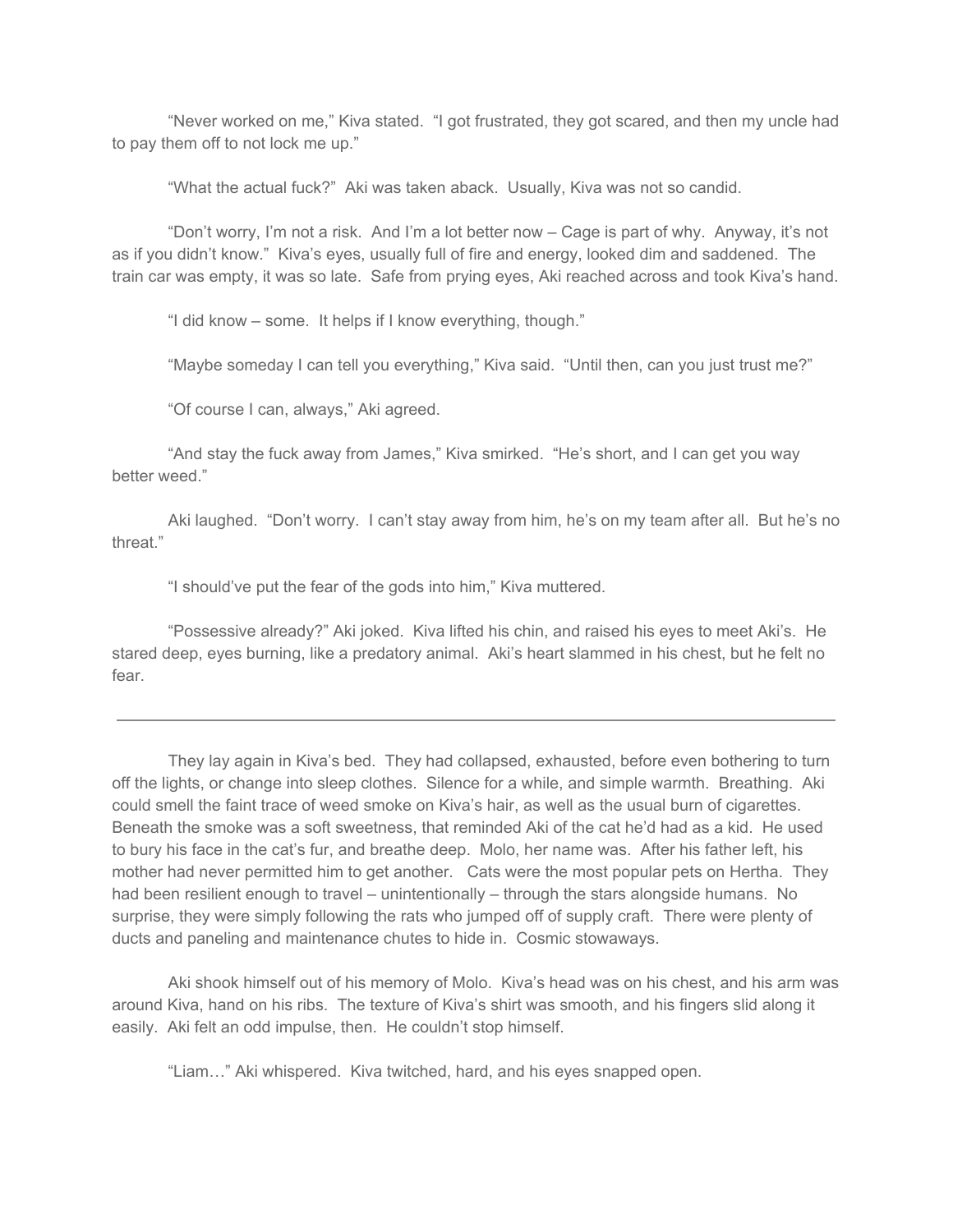"What – why would you – don't call me that!" Kiva protested, his voice almost sounding… scared? Aki tightened his arm around Kiva.

"It's the first name I knew you by," Aki said softly, "That's what I called you for years. It's what I still call you, in my head." Kiva was silent for a while. Aki could feel him fidgeting his toes, the way he did when he was frustrated or confused.

"It's loaded with bad memories," Kiva said. "You know I changed it for a reason."

"Yeah, but you're still Liam to me, inside," Aki continued, "Probably always will be."

"It is a little bit nice when you say it." Kiva sighed, and rolled off of Aki, and onto his back. He brought his arms up and crossed them behind his head. "I didn't like the things I felt when people said that name. No one ever said it unless something bad was about to happen. Except for my mom. It was nice from her. She picked it, after all."

"How bad was it?" Aki asked, venturing somewhere he had never gone before, even though they had been close for over ten years. Kiva had always kept his mouth firmly shut about his past, preferring to deal only with the present. Kiva turned his head to look at Aki. His eyes were guarded, lower lids narrowed just slightly.

"Why does it matter?"

"It doesn't, I mean, knowing or not knowing changes nothing about what's going on here. I just want to be able to understand."

"I don't really know what bad is. I don't really know what good is. I only know what happened, and what I had to do to make it stop," Kiva's voice was low. "I went to three state psychs before I was 16 and moved in with you, for repeated infractions at the boarding house. They all said the same thing. Each time, the family paid to sweep it under the rug and keep it off my records. It would've looked bad on them, you see?"

"What did the psychs say?" Aki was curious.

"Oh, strong psychopathic tendencies. Machiavellian. No qualms about using force to get my way. Stuff like that." Kiva waved his hand dismissively.

"Did that bother you?" Aki's brow knitted.

"Why would it?" Kiva smiled wryly. "Those traits saved me more than once."

"Huh," Aki murmured. Kiva turned to Aki again, rolling onto his side. Kiva slid a hand up under Aki's shirt, running his palm along the patch of fur that formed a line from Aki's belly to his chest.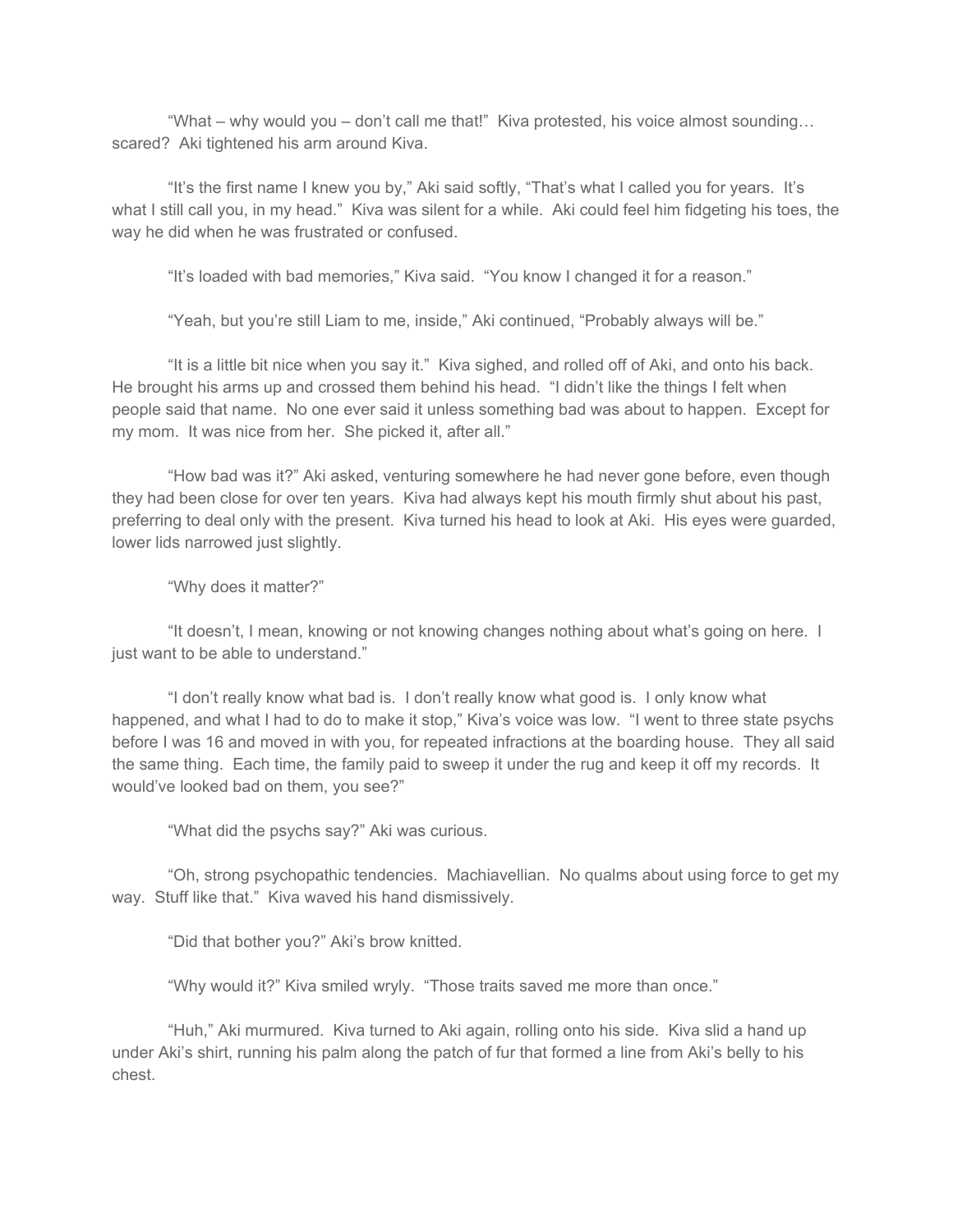"You can call me Liam," Kiva said. Aki felt the warmth from Kiva's hand spreading over his heart. "Only you. It feels good, from you. Special."

Aki nodded. "Ok. Will you tell me what happened to you, Liam?"

Kiva shook his head very slightly. "Not yet. Not ready. Name is hard enough."

"Alright," Aki conceded. "Then why did you pick 'Kiva'?"

"Oh," Kiva laughed bitterly, "There was this horse…"

"Wait, an OE horse? Mane and tail *horse*?" Aki sputtered.

"Mhm," Kiva's fingers twirled through Aki's chest hair, slowly. "My uncle Radgett, he bred them. Egyptian Arabians, he called them, each one worth more than this entire block. Gorgeous. The important folks absolutely loved them, came to uncle's parties just to stand in the barn and look at them."

"Gods of man, you've *seen horses*?" Aki was awed.

"Yeah, it's not a big deal, dingbat. Animals are animals, Herthan or Earthen, they're all better than we are. Anyway, my uncle said I needed to learn respect and a work ethic, so he sent me down to clean out the stables every evening. Twenty stalls, every evening after school. It's why I wouldn't answer my comm until late. You don't know, but it's heavy work. I didn't mind though, because it was time away from him. And I liked the horses."

"Wow. Horses."

"Shut up. There was one horse, he was special. His name was Kivadranon Goldsinger, you know, like that old holo show with the space cowboys? He was shiny copper, like me, right? And he was proud to a fault. He gave the trainer hell, constantly biting and kicking everybody. Including me. But that didn't make me scared of him, I liked him more because of it. He got me through a lot, just by being there. In the end, my uncle shot him."

### "He what?"

"He shot him. The horse was too much trouble, he said, not worth the investment. Might as well free up the stall for a better product. That horse was too proud, too free, for this world. And I felt like I was looking at my future, watching his blood sink into the shavings. That was the plan that the Uncle Radgetts of the world had for the likes of *me*. So after my uncle kicked the bucket, I decided to go by Kiva, to remember that horse. When I hear Kiva, I feel strength and freedom. When I hear Liam, I have painful memories."

"I don't *have* to call you Liam," Aki offered.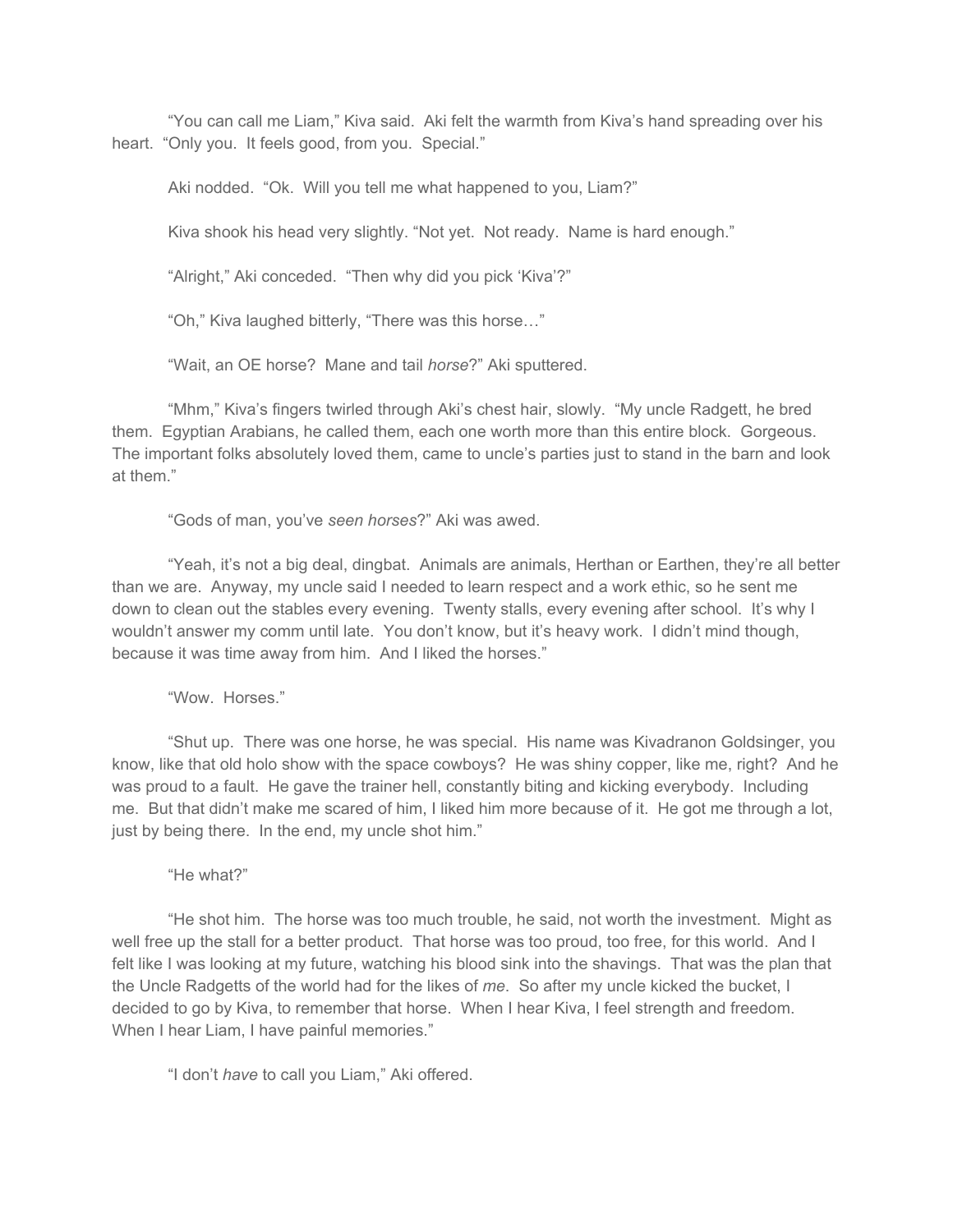"Shut up again. I already said you could, it's nice from you. When it's your voice, I remember us as kids. I remember your kindness, when the other kids wouldn't go near me. I remember the you and me that kept me going through everything that happened."

"How the fuck did I not know all this was happening?" Aki frowned. He felt guilty, like he should have done something for Kiva long before now.

"Well," Kiva sighed, "I'm a master of hiding things. Gotta be, when you're a psychopath." He laughed. A genuine laugh.

"I don't think you're a psychopath," Aki said.

"Doesn't matter what you think," Kiva said, "I am. Three outta three docs agree. Whether or not you see it. Besides, I've always been good to you. You haven't seen the other side."

"I've seen the burning wreckage you leave behind," Aki said, his voice droll. Kiva blanched, but recovered quickly.

"Yeah, well." Kiva said, as a statement. He pushed himself forward on one arm and kissed Aki, hard. Aki felt like his lips were touching a fire burning with a nuclear intensity. Kiva pressed deeper, his touch a command, his presence an overwhelming force. Kiva relented, pulled back, and looked down at Aki's stunned face.

"You'll never be the wreckage, Aki," Kiva said gently. Kiva's fingers brushed Aki's cheek, trailed over his lips, then down his throat. Kiva wrapped his hand around Aki's throat and bore down just a little bit. The pressure sent a shiver through Aki's body. He squeezed his eyes shut. His pulse responded. His blood rose. Kiva chuckled; he knew exactly what he was doing.

Aki's eyes opened, and Kiva could see a vicious gleam in the deep, glacial blue. Aki growled, and pushed his throat into Kiva's hand, as he wrapped his arms around Kiva's shoulders. With a twist of a leg and a heavy push, Aki upended Kiva and forced him onto his back. Kiva's hand fell away from Aki's throat, and he lay prone beneath. Aki straddled Kiva's waist, and stared down at him.

"Exactly who do you think is in charge here?" Aki's voice was gravelly, threatening.

"Just testing my boundaries," Kiva flashed a wicked grin. Aki brought his face close to Kiva's, then cheek to cheek.

"There are no boundaries, Liam," Aki whispered. Kiva groaned and rolled his eyes back.

"You should *never* tell me something like that," Kiva warned, humor in his voice. Aki straightened back up.

"I mean it," Aki said. "I don't want boundaries, barriers, distance. Not from you."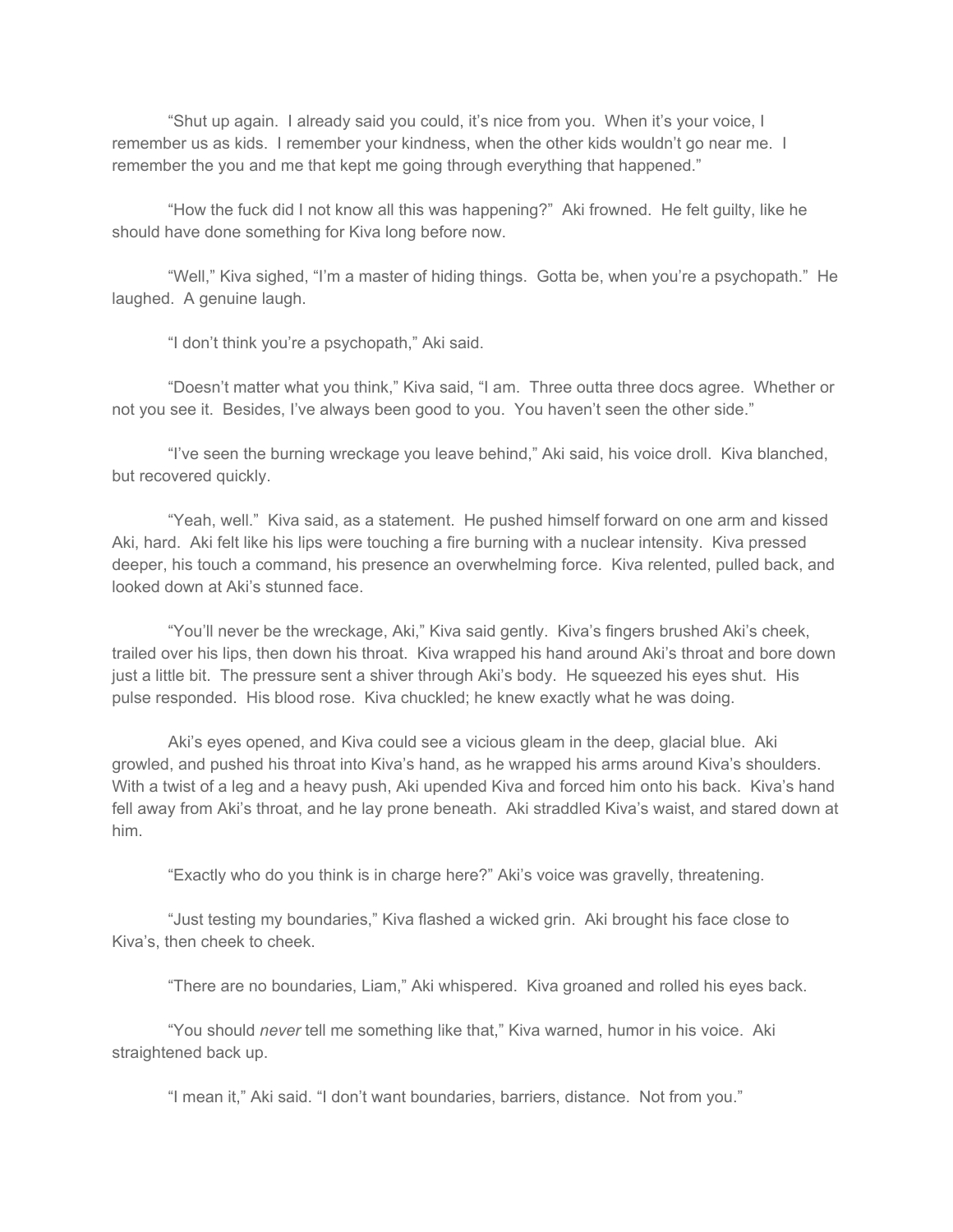"You don't know what you're asking," Kiva warned.

"I do. I really do," Aki assured him. Aki leaned forward and touched his lips to Kiva's. The scab on Kiva's lip was rough, a strange texture breaking up the soft smoothness of their connection. This kiss was different. The others had been fierce, hungry, urgent. This was slow, entwining. Aki's hands moved to either side of Kiva's face, warm palms on flushed cheeks. When Aki finally pulled back, only a few inches, Kiva's eyes were wide. Aki was sure he could see all the way down to Kiva's core. The silence hung between them as they breathed deeply, taking in the momentous implication of what had just happened.

"Lee…" Aki used Kiva's old nickname.

"Shh, just be. This moment will never come again," Kiva said, a depth of wisdom in his husky voice. "Nothing ever happens twice."

"Let's make the most of it, then," Aki said. His fingers trailed up Kiva's inner thigh. Kiva licked his lips and emitted a purring groan.

"Turn the lights off," Kiva asked. Aki frowned.

"Can't we leave them on?" He didn't want to move.

"I just – please?" Kiva asked again, more earnest.

"Sure but, why? I want to see you," confused, Aki still hadn't moved.

"Turn them off.  $I - I$ 'll tell you in the morning or something, I just don't want to think about it right now," Kiva said. His voice got tighter the longer he spoke.

"Yeah. Sorry, I got you, Lee. Lights off." Aki climbed off the bed and shut off the overhead lights, as well as the light by his own bed. The room was plunged into total darkness. Aki felt his way back to Kiva's bed slowly. He met Kiva's hand reaching for him as he returned.

"There you are," Kiva said. "Darkness is good, anyway – fewer distractions."

"*You're* the distraction," Aki complained.

"That's what all the ladies tell me," Kiva teased. Aki nipped Kiva's earlobe, as he climbed back into bed.

"Not a lady," Aki snarled.

"Oh, I'm aware," Kiva said.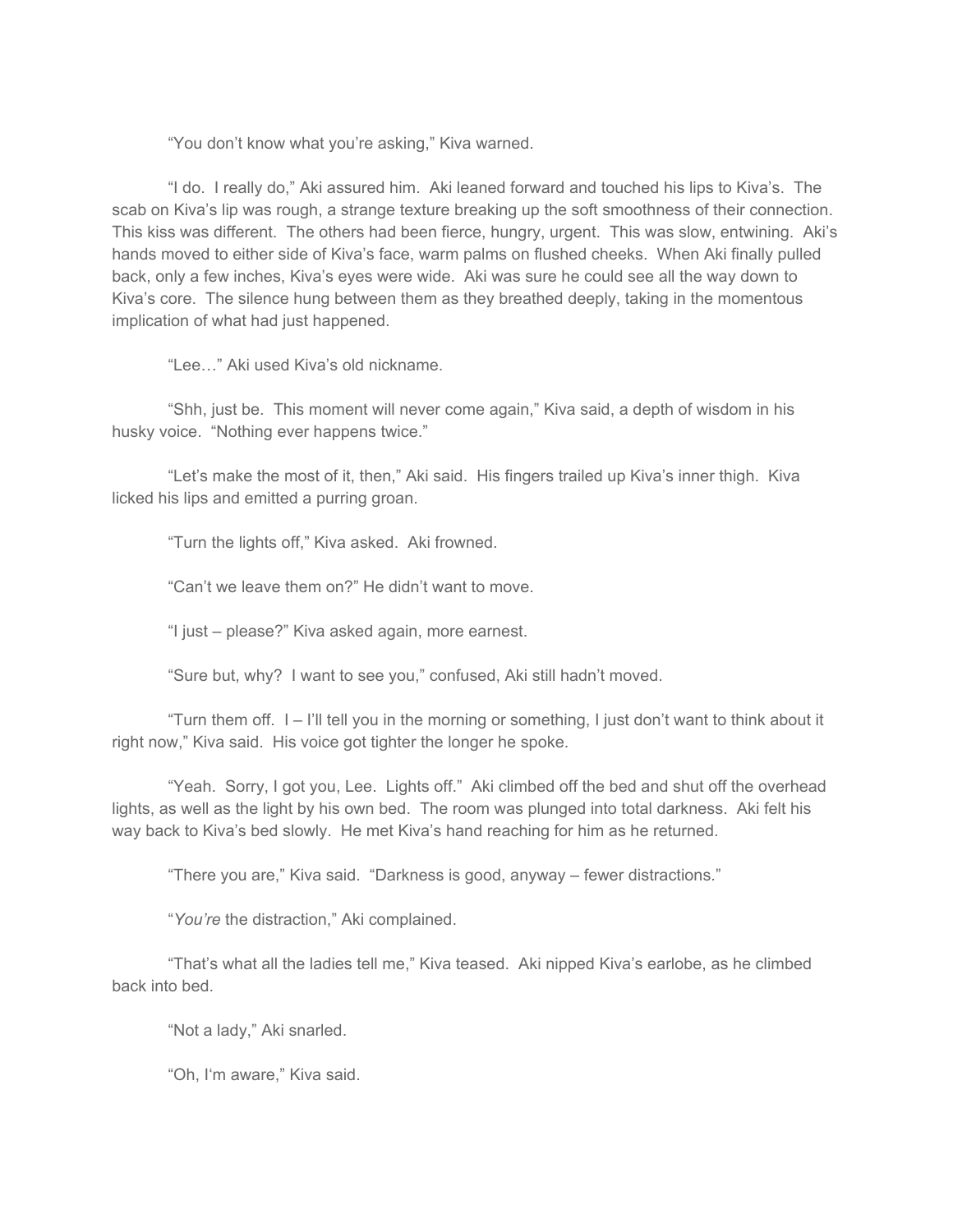Aki found himself pinning Kiva down again. He could feel Kiva's ribs and belly rising and falling steadily as he breathed. Aki began to unbutton Kiva's shirt, starting with the lowest button. His fingers were sure and deft, and the shirt parted to reveal Kiva's chest. It was covered with a soft layer of hair – Aki knew it was coppery in color, having seen it enough times. Fox fur, Aki had always called it in his head, because it reminded him of the soft pelt of the red fox from Old Earth. Aki rested his hand in the middle of the patch, then ran it down Kiva's flank.

Kiva lay with his eyes shut, focusing on the sensations in the darkness. He reminded himself this was Aki, *his* Aki, and no one else. No fear, no worry. He'd never had a problem with touching, but being touched was a bigger challenge. If Aki could sense Kiva's struggle, he didn't say so. Instead, Aki persisted – warm, strong, even a bit domineering. Aki unbuttoned Kiva's trousers, and after another moment, Kiva saw stars as Aki's hand closed around him, fingers rippling as they adjusted along his length.

Something in Kiva's motionlessness told Aki that he had never been touched like this – with gentleness, openness. He knew Kiva had spent plenty of nights with girls from school, he was a Tawney after all, and therefore considered a hot catch. But the purity of this experience was different, Aki could tell. He considered that he himself had never been with someone quite like this either, female or those times with James. Aki mentally chastised himself, and refocused. He wanted to be present for this, all of it.

"Mmm," Kiva breathed. "You can just do that. Forever. That would be fine."

"Not a chance. I owe you for last night," Aki said.

"Oh?" Kiva's voice was wary.

"Hey, don't sound so worried. You're in good hands," Aki then nuzzled his face into Kiva's neck. "I don't know what's up, but it's me, OK? You're with me." Aki's soothing baritone voice vibrated against Kiva's skin. Kiva relaxed into Aki's touch. He felt safe, something he had rarely ever experienced.

When Aki awoke, he found himself curled in a strange position. For a moment he could not tell where his limbs ended and Kiva's began. They were entwined. He felt a cool wetness on his arm and flank. Aki laughed a little – they must have been *really* tired to fall asleep like this.

"Lee?" No response. "Liam? You awake?"

"Nnnnhh."

"Gotcha," Aki answered. He glanced over at the bedside clock. Normally, he would have panicked, but this time he just laughed again. "Guess we're playing hooky today."